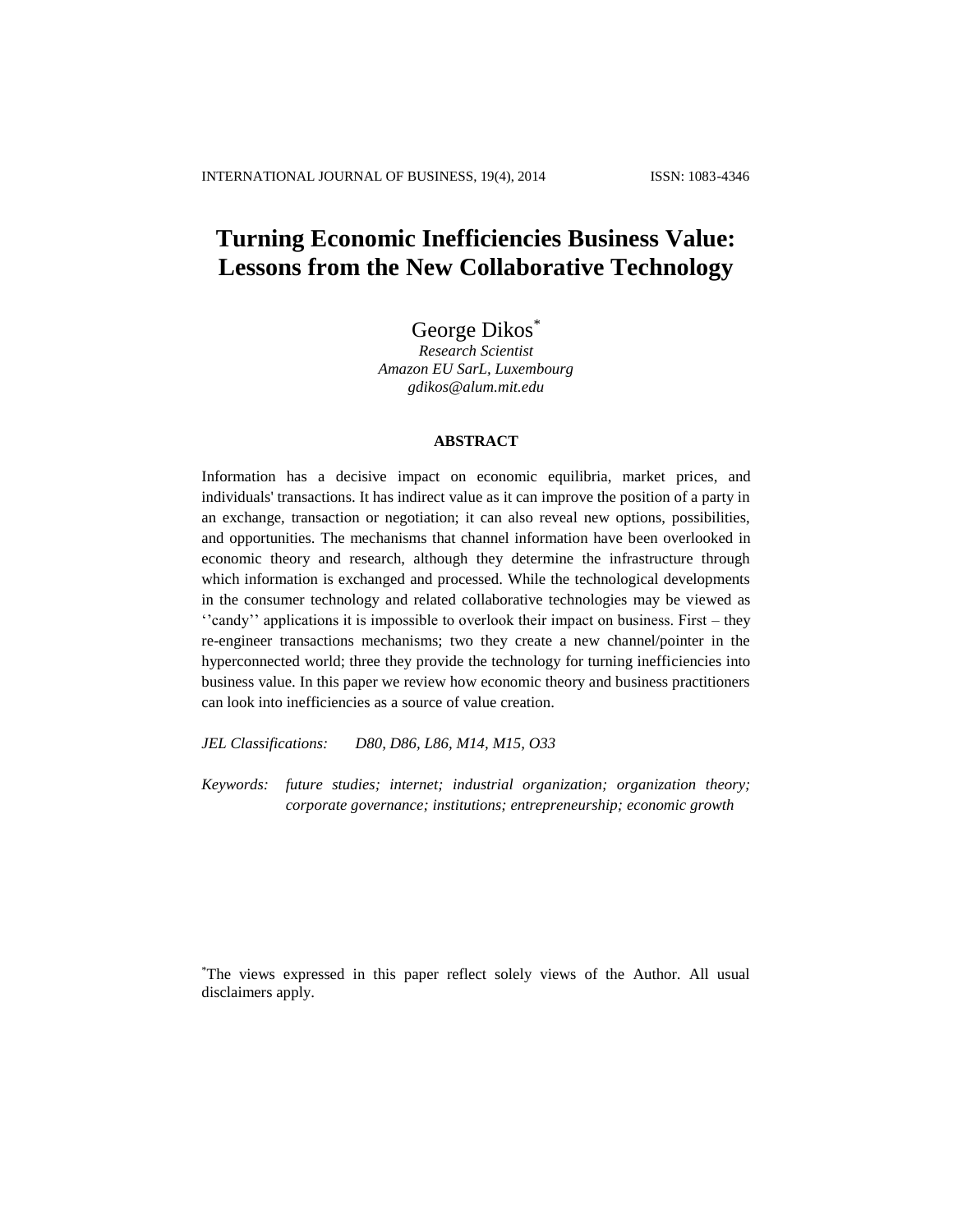#### **I. REDUCING INEFFICIENCIES: A PATH TO VALUE CREATION**

The first industrial revolution began in Britain with the *mechanization* of the textile industry. Tasks previously done by hand were replaced by machines and automation − while several jobs were made redundant the factory was born, creating new employment types, boosting the productivity of labor. The second industrial revolution came in the early 20th century through mass production and corporate organization. Entrepreneurs could now efficiently mobilize labor, as well as capital resources at scales unimaginable before. Both revolutions made people richer, urban. Now a third revolution is under way where "everything that can will be digitalized" (Negroponte (1995). Learning to extract value from information in the digitized world is a similar process like learning to cultivate soil in the agricultural era, utilizing machines for mass-production or mining for gold. The starting point for turning the shock of the new into sustainable economic benefits is to understand how information drives value creation for individuals and enterprisers.

According to IBM's study (2011), inefficiencies in the global economy are estimated at nearly \$ 15 trillion, "or 28 % of worldwide GDP." According to IBM "... much of this waste is found in our systems of commerce - in inventory backlogs, failed product launches, wasted materials and ineffective marketing campaigns..." Inefficiencies are also generated by wrong hiring decisions, poor utilization of assets and resources, failure to implement the right process or adopt the best technological solutions. Globally, from an economic viewpoint, the term "inefficiency" characterizes the allocation of resources to a sunk cost, the failure to utilize assets due to lack of coordination, the inability to execute a transaction that improves the position of all interrelated parties, due to lack of information or computational capabilities. Identifying these opportunities, technological solutions, processes, institutions for "turning waste into value" poses major opportunities for businesses, entrepreneurs, for the improvement of welfare; however lot of work still lies ahead in order to develop a coherent framework for recovering value from economic waste. Recurrent root-causes are related to the lack of or access to knowledge, information, and computational capacity; processing and coordination costs can be technically addressed by the evolutions in consumer, media, and collaborative technologies. Still, several barriers linked to market structure, institutions and vested interests are moderating the pace of change.

In most economic models of transaction a set of information is assumed as given for each party, while the available technologies for accessing and processing information are in most cases not taken into consideration. The new collaborative technologies provide the building materials for developing an infrastructure that revolutionizes the ways information is shared among individuals. Directly, they reduce inefficiencies in transactions by decreasing the cost to information, indirectly by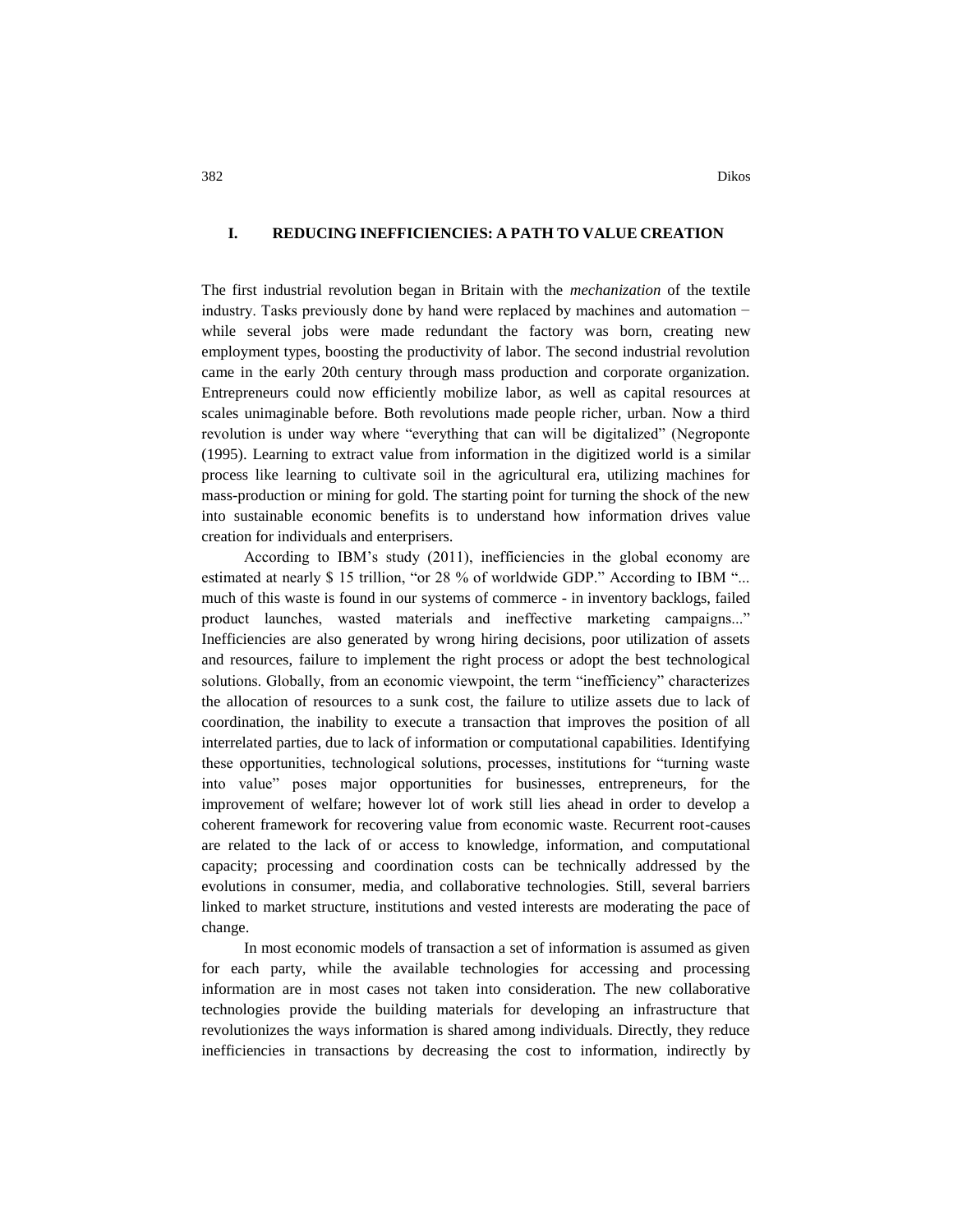increasing the capacity of individuals to analyze and compile it. The penetration of the emerging physical and virtual network topologies for sharing, exchanging information throughout transaction phases is determined by the costs of: (1) transmitting, sharing data through the channels of each network and (2) building and maintaining the network. In this context consumer technologies provide the unifying framework for scaling-up the necessary services and solutions for leveraging digital urbanization: First, by reducing the complexity of customizing information, they can be utilized for addressing thrash that stems from its absence, from increased costs of acquiring knowledge, barriers between buyers and sellers (lack of marketplace structure, industrial organization), incompatibility of systems, resources or modes of communication (including language), costly, lengthy product launches and mainly poor capacity utilization of assets. Second, although similar mechanics govern wide spectra of "provider-user" or "buyer-seller" relationships, the transformative process has mainly reshaped the consumer-firm connection and the mechanisms commercial transactions are realized. In *consumerism*, "... today's customers have no patience for this kind of waste [and] will not remain loyal ... while the cost of inefficiency is passed along to them ..." (IBM, 2011). While the market organization, structure, forces are different, the lessons from the consumer-technology revolution are becoming perfectly relevant to the enterpriser throughout industries and the spectra of economic activity. The emerging powers that have made commerce smarter, more user-centric are catholic, fundamental; they provide the doctrines towards a holistic understanding of how the new collaborative technologies can become instrumental far beyond the reduction of inefficiencies in commerce, throughout the pillars of the economy and spectra of relationships. Generalizing in the spirit of Simmel (1908), we follow the attached typology:

- *Transaction relations*: Agents exchange control over physical, monetary assets or symbolic media (such as gifts or donations);
- *Communication relations*: Linkages between agents are channels through which information content is transmitted;
- *Boundary penetration relations*: Ties consist in two or more social relations, for example corporation board of directors with overlapping members;
- *Instrumental relations*: Agents contact each other in an effort to secure critical information or access to valuable contracts, goods, jobs, political membership, insider information; generally acts of contact and conduct which are driven by financial or other power motives;
- *Sentiment relations*: Perhaps the most frequently investigated phenomenon from a network or relationship perspective, where agents express feelings of love, affection, friendship, admiration, deference, loathing or hostility;
- *Kinship relations*: They reflect mainly bonds of blood and relations among family roles.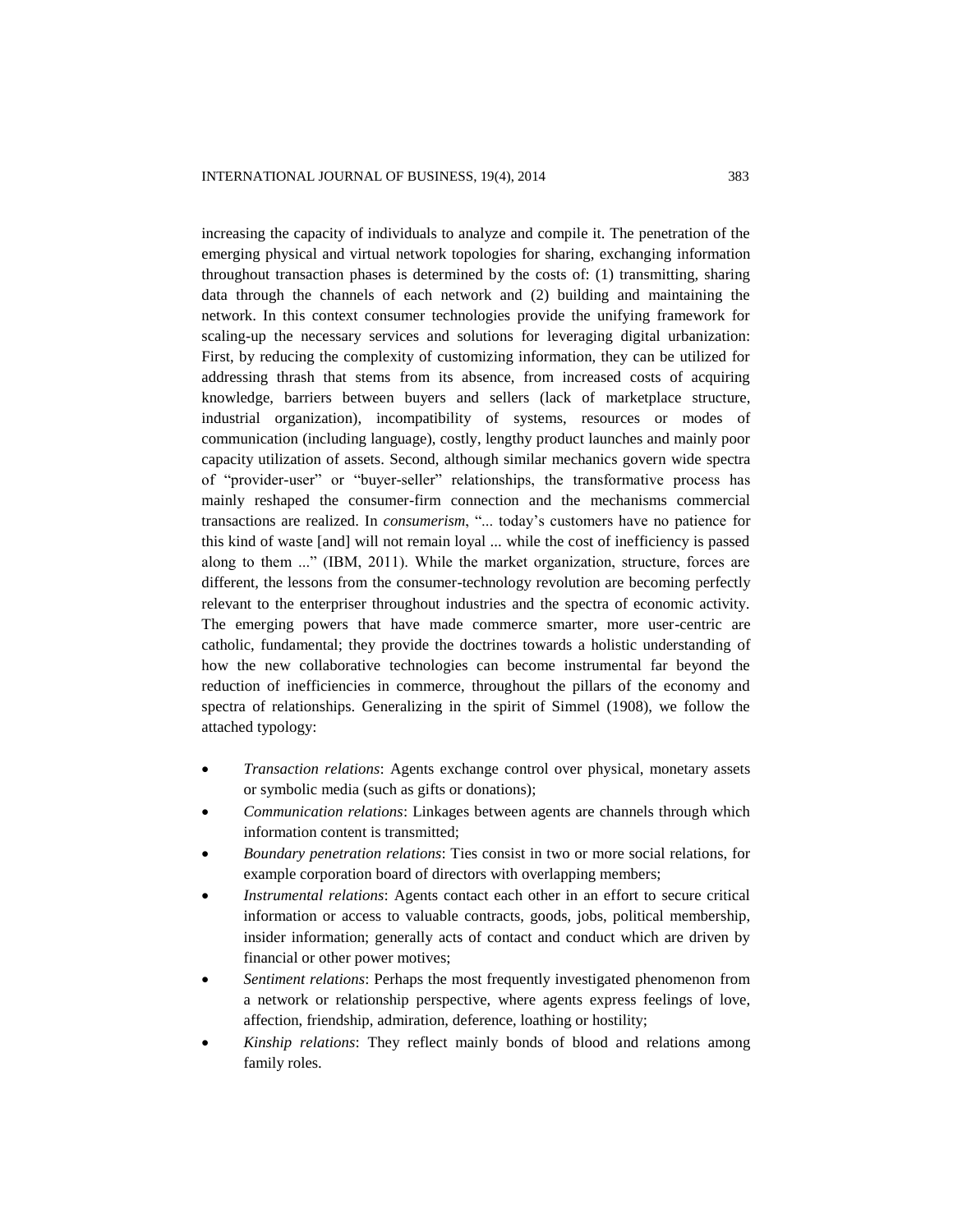| <b>Figure 1</b>                                |
|------------------------------------------------|
| Market is watching - taxonomy of relationships |
| <b>Taxonomy of Relationships</b>               |
| 16 مو                                          |

| Drivers of<br><b>Change</b>               | <i>Instrumental</i><br>relations in<br><i>Industrial</i><br>organization -<br>corporate<br>management                                                                 | Communication<br>relations in<br>Enterpreneurship                                                 | <b>Transaction</b><br>relations in<br>Markets and<br><b>Customers</b>                                                                         | <i>Boundary</i><br>penetration<br>relations in<br>Growth                                         | Sentiment and<br>Kinship<br>relations in<br><b>Social Structures</b>                                                    |
|-------------------------------------------|-----------------------------------------------------------------------------------------------------------------------------------------------------------------------|---------------------------------------------------------------------------------------------------|-----------------------------------------------------------------------------------------------------------------------------------------------|--------------------------------------------------------------------------------------------------|-------------------------------------------------------------------------------------------------------------------------|
| information<br>processing<br>efficiency   | transformation<br>from physical<br>to virtual.<br>increase of<br>variety and<br>sophistication<br>of virtual<br>marketplaces                                          | reduction of<br>technical barriers<br>to entry,<br>informational-<br>ization of global<br>markets | reduction of search<br>& transaction costs,<br>reputation-based<br>market norms.<br>reduction of<br>information<br>asymmetries<br>in commerce | Reduction<br>of<br>coordination<br>failures                                                      | reduction of<br>participation<br>opportunity costs,<br>network-based<br>collaborative<br>responses to<br>political rule |
| Reduction<br>$\sigma f$<br>inefficiencies | transaction<br>efficiency,<br>improved<br>customer<br>experience                                                                                                      | standardization,<br>multi-channel<br>access to<br>customers,<br>hyperconnected<br>markets         | reduction of<br>transaction costs.<br>productivity<br>improvement<br>frontiers for firms                                                      | productivity<br>improvement                                                                      | kinship is less<br>important<br>in politics                                                                             |
| knowledge<br>diffusion                    | knowledge-<br>based<br>relationships<br>with customers<br>and<br>shareholders,<br>emergence of<br>the knowledge<br>organization,<br>end to<br>knowledge<br>monopolies | reduced<br>start-up costs<br>and barriers to<br>access talent                                     | increased<br>computational<br>efficiency                                                                                                      | reduced<br>barriers to<br>education<br>and talent<br>development,<br>borderless<br>labor markets | emergence of the<br>knowledge<br>society,<br>containment of<br>group control<br>policies                                |

The workhorse of economic relationships is transaction and exchange; both are the focus of the paper. Information processing efficiency, reduction of inefficiencies and knowledge diffusion are transforming transactions, as well as the underlying communication infrastructure, evolving gradually into the main mechanism to directly drive the collaborative technology revolution in the interaction between markets, customers, firms.

In the next section the link between information and transaction is revisited. An essential tenet of this write-up is that that the collaborative market-is-watching framework reduces the importance of instrumental relations, of market manipulations, lobbying, corruption by freeing-up the constructive forces of efficient economic markets. Sentiment and kinship connections are out of the scope of this work although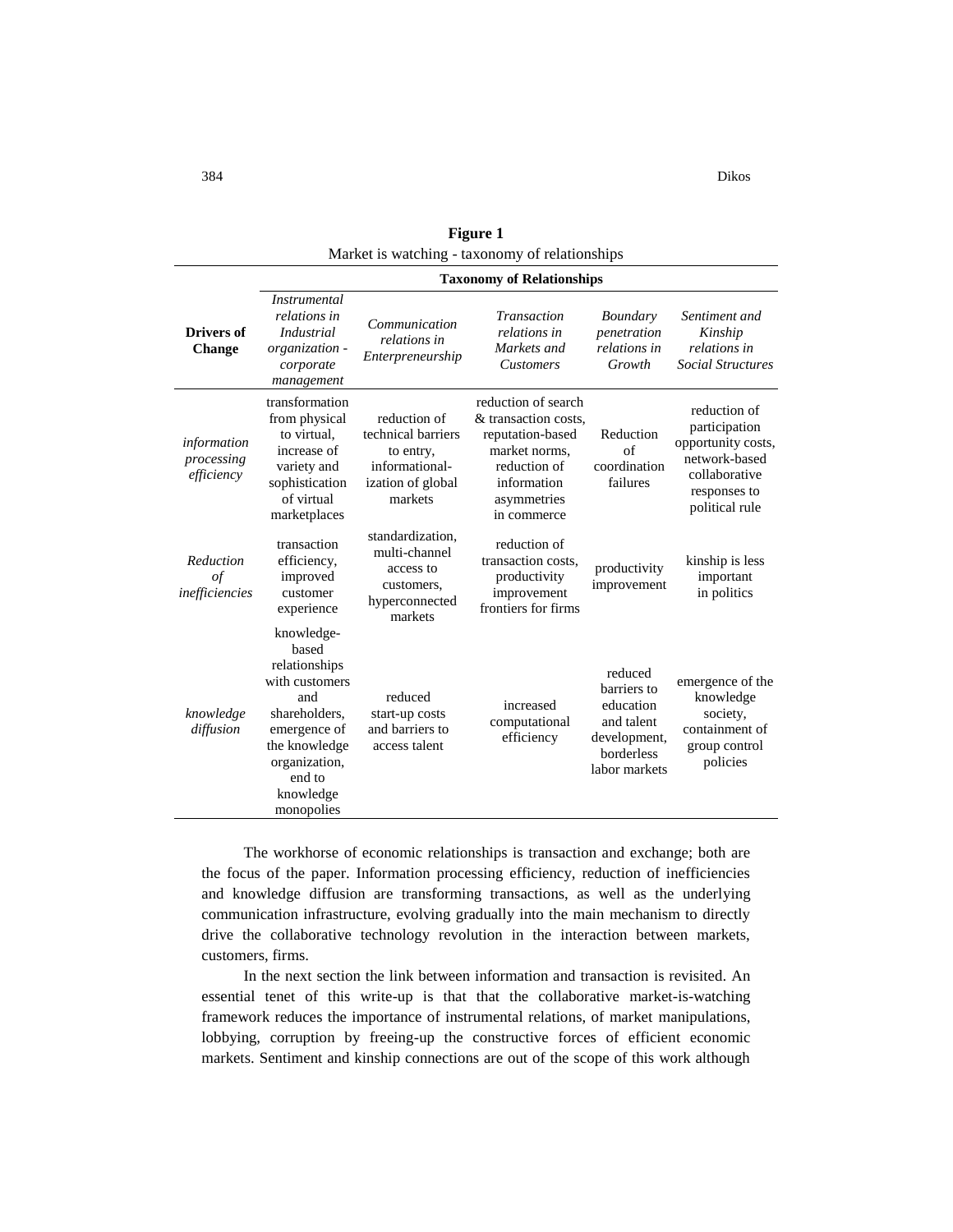the new collaborative technologies have a critical impact on how sentiments are expressed, communicated, as well as the evolution of kinship relationships.

In order to develop a quantifiable approach to the aforementioned arguments and leverage the advancements in economic theory, we define as transactional inefficiency the value differential locked in by the provider of a service, or seller, due to information asymmetry between the requestor, buyer (i.e., a typical case is when the information set of the latter is a subset of the former) or value recovery - value loss avoidance under a different set of information. Globally, maximum value creation will occur under perfect information and infinite computational capabilities.

To understand how the new collaborative technologies are changing transactions we review the role of information from an economic perspective, discuss how they impact exchange, introduce the mind set for identifying inefficiencies across the value chain, as well as creating value by reducing their cost, and by enhancing the knowledge and computational capabilities of agents.

#### **II. INFORMATION IN ECONOMICS**

Economic theory has studied extensively how information exerts influence on economic decisions and the economy. Some of economics' most elegant results (Hayek's (1945) famous analysis of the links between performance, knowledge, economic organization, the efficient market hypothesis, no arbitrage pricing, rational expectations, general equilibrium) are built on the ground of specific assumptions regarding the transmission of information among transacting agents and the mechanisms through which information is reflected in prices. The capability of prices to reflect the scarcity of resources has been fundamental for modern neoclassical theories and the doctrine that management should aim at maximizing shareholder wealth (Tirole, 2006, p. 56). Following the seminal work of Akerlof (1970), economic actions have been studied with a focus on the structural location of agents in the exchange process and differences in the information they possess.

To some extent there has been a disconnection between advancements of economic theory and those in information management and technology (maybe due to the comparatively bigger lead times of academic publishing compared to those of new product launches and technical evolution). Thus, the effect of information technology on markets, production factors, firms and on the economy has always been a topic of controversy. In Bob Solow's words, "... You can see the computer age everywhere but in the productivity statistics." A substantial body of research has examined the relationship among Information and Communication Technologies (ICT) and productivity (Brynjolfsson, 1993; Hubbard, 2003; Jorgenson, 2008).

De facto, the new collaborative technologies have a massive influence on the ways information is processed in markets, between consumers, throughout transactions, exchanges. At a firm level, it is becoming undisputable that consumer technology is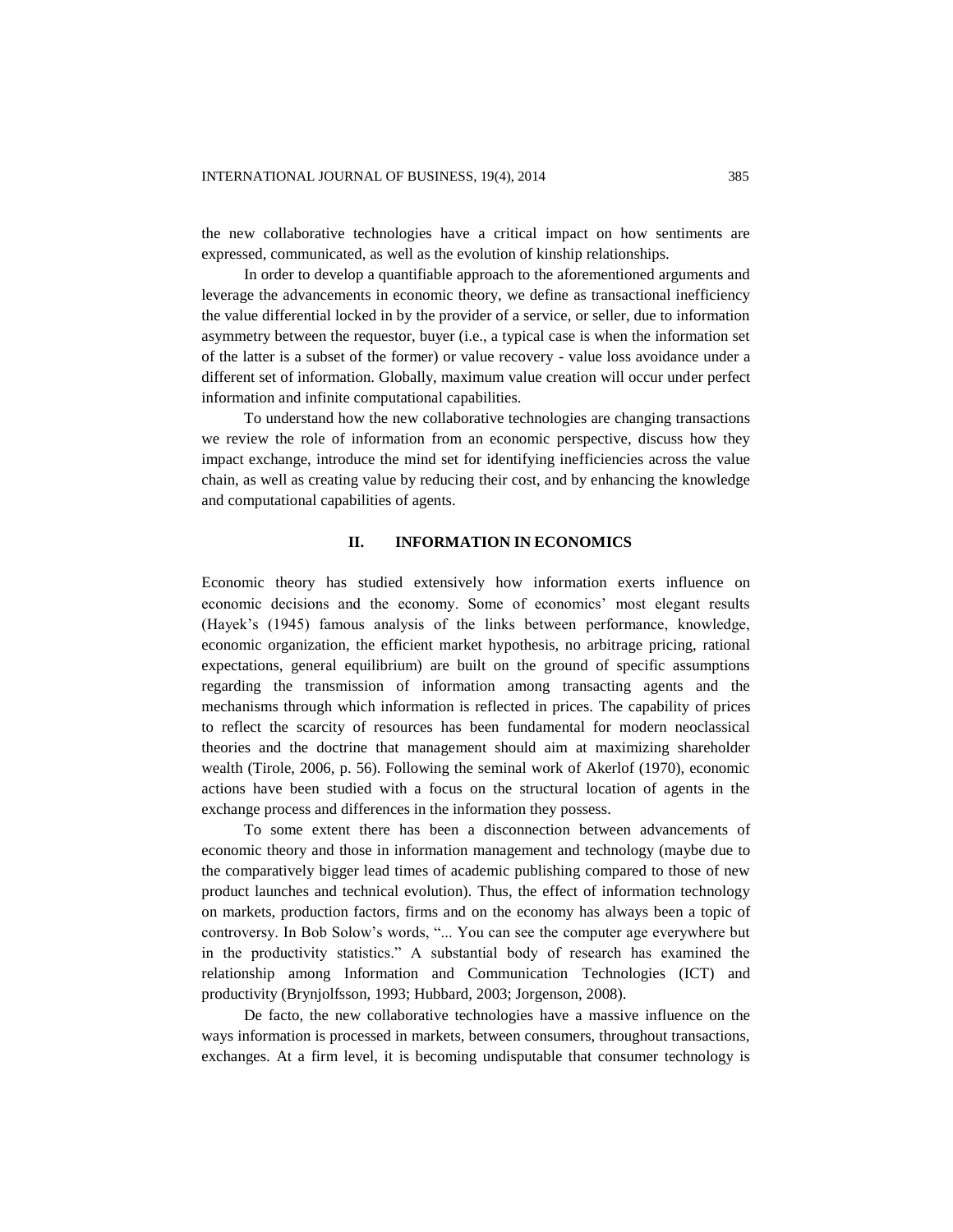creating new opportunities for optimizing processes and lowering inefficiencies. The re-engineering of the consumer-firm relationship shares the gains with customers and accelerates the quest for innovation in product development. Furthermore, it provides the means for development of new tools, mechanisms, paths for productivity improvement, with some of the interrelated gains ultimately transmitted mainly to consumers at this phase. To some extent this is reflected in the study by Jorgenson et al. (2008), where a well-documented reversal of the productivity paradox is expressed, while still not reflecting the recent evolutions in consumer technology and their impact on the enterprise.

Resolving the productivity paradox or the role of information in economics is left for professional economists. From the "markets' watching" perspective, the new collaborative technologies provide the building materials for developing tools, operations and standards that (1) restrain inefficiencies at firm level by creating new productivity improvement frontiers; (2) expand the functions, role and multitude of marketplaces; (3) re-engineer the customer-firm relationship; and (4) ultimately influence how firms, organizations and countries are run. The specific dynamics of this change challenge the roles and mission of organizations, by making customers, users, economic agents more informed, exchanges more transparent. The effects on corporate organization are channeled mainly through the transformation of instrumental relations, whereas the impact on productivity is driven directly by the reduction of inefficiencies; indirectly by the transformation of transaction relationships, information asymmetries in commerce, evolution of reputation-based market norms, all which intensify competition in free markets.

Besides the structural effects of transforming communication, computation and exchange the new collaborative technologies influence the way agents share information and carry out individual decisions. Economic theory appears again disconnected; it has considered information as an input to the decision making process and the "root-cause" of different valuations resulting in contractual incompleteness. The opportunity to use information technology for creating value in management and business was introduced in the seminal paper of Porter and Millar (1985). But the potential unleashed by enabling people to tap the value of their networks, and the development of an infrastructure that makes the mapping of relationships possible, are only recently understood. Already in 1960, Granovetter found that many people acquired information that lead to employment through their network of connections; and most strikingly the personal contacts that made possible an interview were described as acquaintances rather than friends. This is one of the first studies that provides empirical evidence regarding the value potential of links as a mechanism of information transmission that can limit inefficiencies in search or information asymmetries in an exchange. The principle has been validated in the financial markets, as Linkedin.com, the largest mapping of connections for more than two hundred million individuals, their career paths and skills is valued at more than ten billion USD. Still,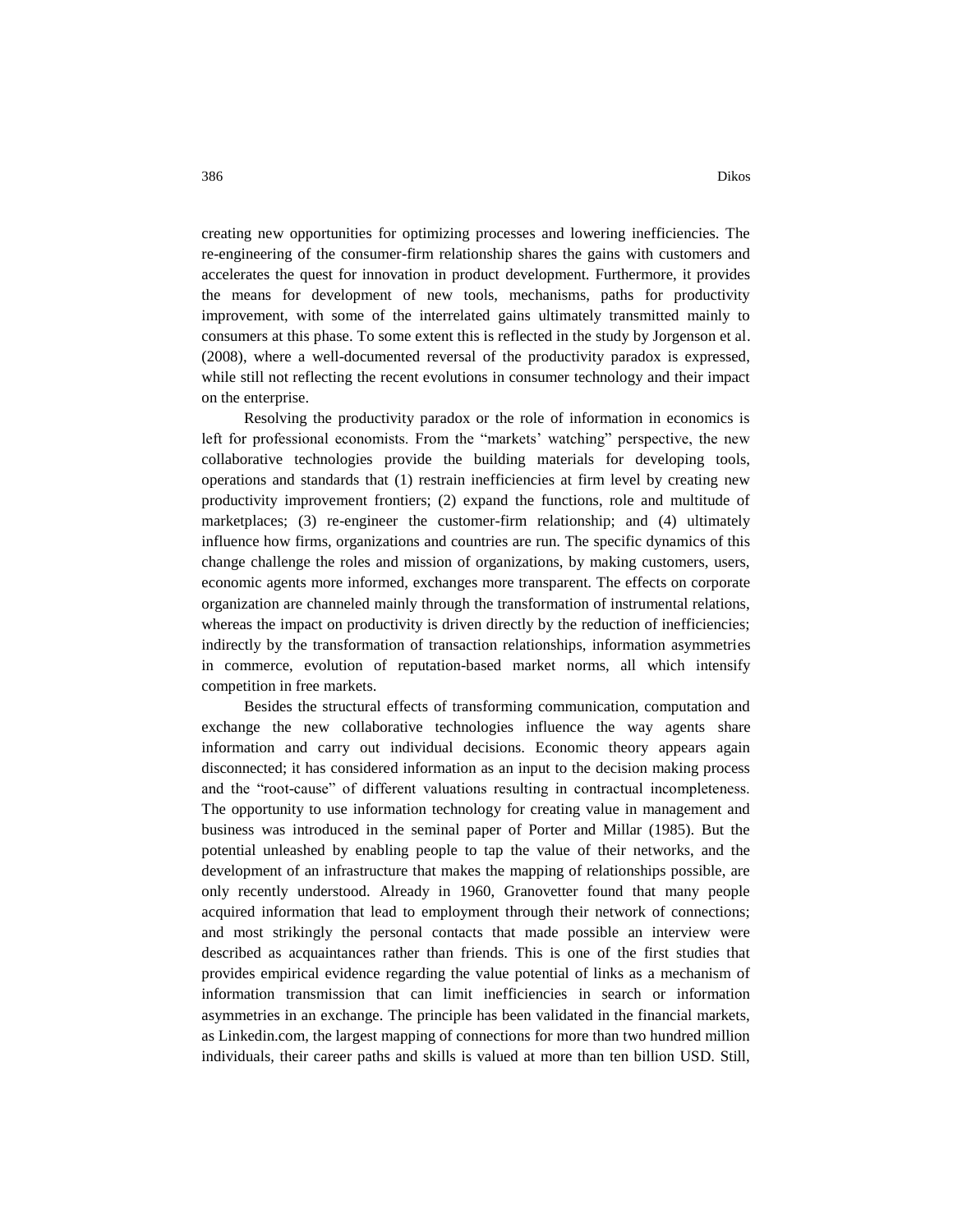economic theory has neither fully incorporated the roles of the different transmission mechanisms on valuation, exchanges, nor the importance of networks of links as the underlying infrastructure for materializing exchanges and realizing value.

The opportunities that new collaborative technologies bring in creating value from information come together with substantial challenges. As access to information becomes easier, efficient and customized, relationships with customers, suppliers and all other external links of the firm are becoming more complicated, *demanding* organizations to manage and cope-up with. Virtual integration in the retail industry has created operational efficiencies throughout the value chain, requiring the development of tools and systems that synchronize information across departments, working out a large amount of data and supporting physical operations on the shop floor. Managing external relationships goes beyond internal presentations of marketing or strategy among executives; focus shifts to extract value by reducing waste, inefficiencies that bring no value to the customer, create "win-win" partnerships, respond to a rapidly changing world, where information sharing is instantly revealing the gap between strategy and image.

The new collaborative technologies empower customers with extended networks, transparency, abundance of information and extensive capabilities for consuming it as a new valuable choice input. On top of that, corporations develop complex structures internally, which are not always compatible with the outside world. The evolution of the customer-firm relationship coupled with the continuous reengineering of the business evolution required intensifies the relationship between performance and adoption of the new collaborative technologies. Marchand and Hykes (2009) verify in their study a link between performance and information capabilities, *where companies with immature information capabilities require more resources and time to get things done*. In this framework the replacement of physical, hierarchical flows with collaborative ones is a first step for mastering *internally* information capabilities, for making a first step towards the change in culture, tools and organization required in the market is watching era.

Beyond aggregate productivity and individual decision-making, the rise of largescale communication networks, standards through platforms, centralized virtual marketplaces, new bargaining mechanisms are effectively transforming the workhorse of economic relationships, namely the transaction, which due to its importance is the main focus in the next section. Information has a decisive impact on economic equilibria, market prices, and individuals' transactions. It has indirect value as it can improve the position of a party in an exchange or negotiation; it can also reveal new options, possibilities, and opportunities. The underlying physical infrastructure utilized to channel information has been overlooked in economic theory and research, although it determines the mechanisms through which information is exchanged and processed. The interrelated distribution channels induce and acquire value; participation in a network, becomes ultimately a source of potential gain for the user, whereas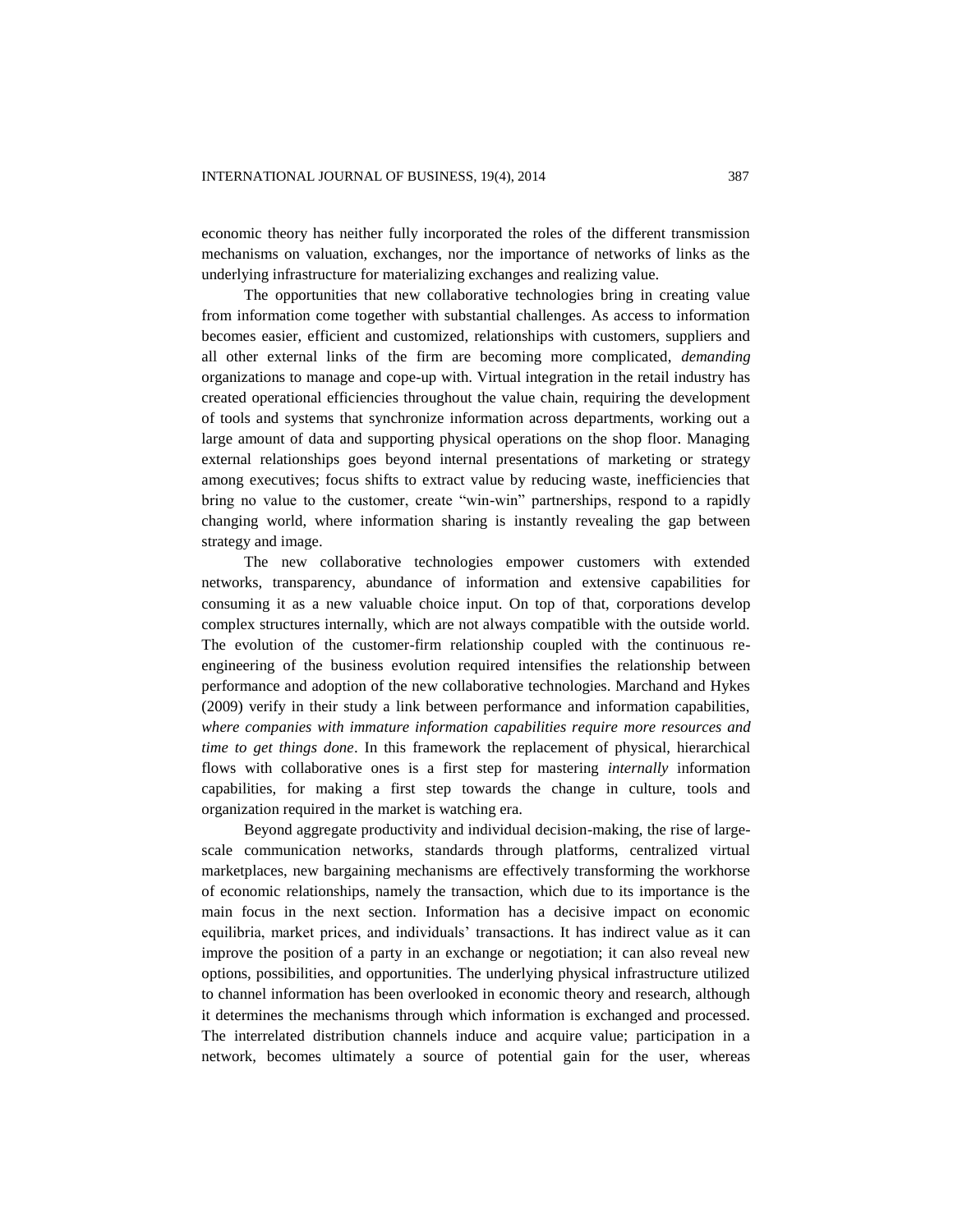consolidation of masses of information traffic can become a profitable strategy for the service provider. The new collaborative technologies are reshaping the transmission and sharing of information among individuals, as well as the interrelated costs for accessing and processing it. They provide the building materials for the emergence of new standards, networks and institutions; means open to all, giving a new voice to collaboration. By expanding the available information capacity sets and capabilities of individuals to process chunks of digital flows they have a decisive impact on the nature and mechanics of economic transactions.

#### **III. TRANSACTIONS REVISITED**

Understanding exchange, the process of a voluntary economic transaction between parties, has been a major area of research in modern economics and social sciences. Particularly the cases in which specific aspects of the transaction are not fully specified in a contract have been an active field of research and advancement in microeconomic theory, applied economics and industrial organization. Several key notions have emerged from this work: market norms, principal-agent relationships, behavior in markets, contract theory and asymmetric information are just some.

Most of these models (and approaches) provide valuable insights regarding how individuals entering into a transaction or exchange cope with the aspects of the transaction not specified in a contract. In line with the principles of neoclassical economics and efficient markets most of these models presuppose that a) large quantities of information interrelated to the transaction are available; b) individuals have the ability to transact and process the information in complicated ways. As discussed in Bowles (2006), "... it is obviously inconsistent to model the process of exchange under incomplete contracts as if individuals' information and cognitive capacities were virtually unlimited ..."; for these reasons, some of the models developed under these assumptions, have been viewed as of limited applicability or relevance to real transactions.

The new collaborative technologies have enabled the evolution of products, services and marketplaces that empower individuals by reducing the costs to accessing information and enhancing their capabilities to process it in customized (and optimized) ways; reduced barriers to information and increased capacities of individuals to mine information is widening the scope and applicability regarding the existing models of exchange with incomplete contracts. Logically, this implies that most key conclusions of exchange theory gain empirical relevance and validity particularly in the context of on-line markets, e-auctions, and the interrelated transactions, with the latter offering unique testing ground for most of the hypothesis and conclusions of exchange economics. In this section we use some of the most palatable results of this strand of microeconomics to understand how the new collaborative technologies are reshaping the aspects of transactions and exchange processes not fully determined by contracts.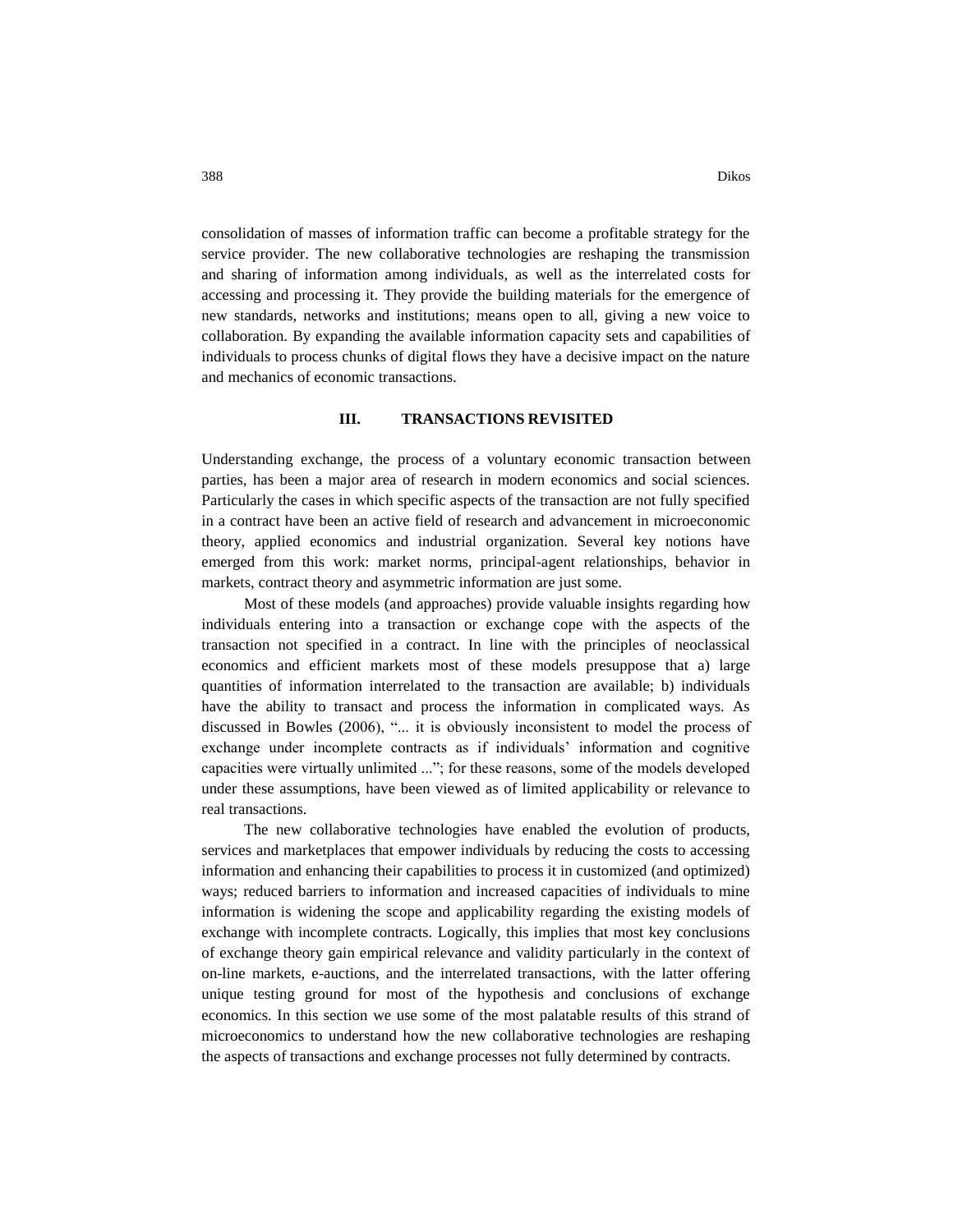#### **IV. MARKET NORMS**

One of the biggest revolutions in electronic marketplaces has been the successful exchange between agents that were perfectly unknown, unrelated to each other; had never met and had no information on each other's reputation, where in many cases potential buyers had no physical access to the product of interest while bidding or negotiating, being fully unrelated to each other. Through this process collective knowledge has emerged to key determinant of reputation; collaborative rating has become the predominant trust management mechanism.

The new collaborative technologies have facilitated repeated rounds of interactions between given exchange partners at very high frequency - unimaginable a couple of decades before - with millions of transactions between interconnected partners. High frequencies of repetition impact the strategy of parties engaged in the transaction by allowing more complicated strategies and make repetition stakes far more important when compared with spot or "one-off" transactions. They have also provided the infrastructure for *collaborative reputation systems* that facilitate the exchange process between arbitrary people that have never met before alleviating the risks interrelated to asymmetric information or lack of contractual framework. Despite the numerous challenges in developing credible reputation systems, reciprocity from individual users to the collaborative community - which to some extent goes against the neoclassical economic dogma of optimizing myopically individual behavior - has created positive network effects regarding the *post-transaction feedback* process, the workhorse of reputation systems.

Models of market norms that describe how different structures of social interactions may prompt individuals to take account of the network-side impact of their actions demonstrate how cooperative behaviors might become a norm, even when individual opportunities of material gain may be foregone. They are becoming highly relevant to collaborative rating behaviors, explaining the high propensity of sellers or buyers to abide by the agreement reached at the electronic marketplace, without asking later to renegotiate the price, or even refusing to commit the transaction.

With news spreading slightly slower than the speed of light, interconnected users can influence perception and ultimately adoption more decisively than the most powerful marketing campaigns; and reputation is more important than ever: internet retailers opt to reimburse millions to customers in order to safe guard their reputation and most organizations start taking their world wide web offprint very seriously. In line with the market norm literature any short-term gain that may have an adverse impact on reputation, status, eventually the *brand* and what it represents, has to be sacrificed for the long-term. Going against traditional economic intuition short-term profits or figurepleasing economic actions are sacrificed for the intangibles that form reputation. Amazon.com will match the lowest price of a newly released title offered from a competitor even when the sale has concluded, Google's algorithms will not determine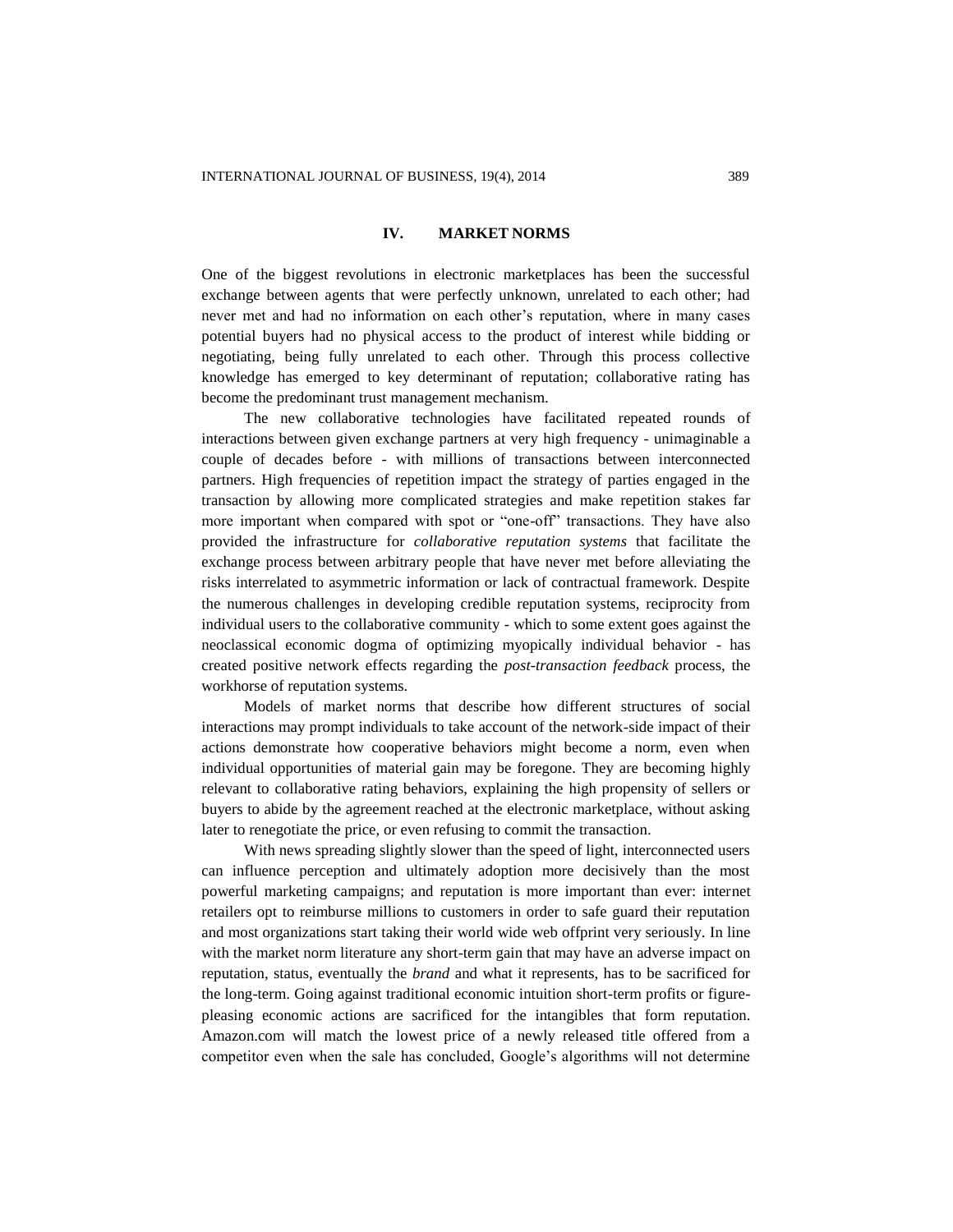390 Dikos

the ranking of an ad on a page based on the higher bid ordered by the advertiser, but also on an estimate of the true click through rates that this ad will have in a given position, compared to other ones, and most importantly to the *user satisfaction* the add will bring by aligning the content offered with the users' desires. David Easley and Jon Kleinberg (2010) analyze how the ad quality in keyword-based advertising is managed in the search industry by foregoing potential high rates of price-per-click revenues offered by the higher bidding advertiser in order prevent low-quality user experiences, that will ultimately lead to low engagement or clicks on ads as much in general. Adverse overall effects on user behavior propagate exponentially through the new collaborative technologies; they impact adversely fame and have a disproportionably huge negative impact on revenue in the long run. In his seminal "48 Laws of Power" Robert Greene highlights: "So Much Depends on Reputation: Guard it with your Life." In the market-is-watching economy this becomes a tenet: collective reputation becomes the digital offprint of the brand.

## **V. PRINCIPAL AGENTS RELATIONSHIPS**

The new collaborative technologies are reshaping most relationships that fall under what economists call a *principal agent relationship*. The problem potentially arises in almost any context where one party is being paid by another to do something, whether under formal, contracted scheme or a loosely negotiated transaction. In this particular relationship asymmetric information can result in departures from efficiency. As explained by Bowles it is the combined effect of incomplete contracts and conflicts of interest that determines the outcome on who exercises power in the contract (Bowles, 2006, p. 333); the new collaborative technologies are empowering the principal through collective information, reputation ratings on agents and enhanced computational capabilities.

From all examples of principal agent relationships listed, the goods or service that has been influenced most are goods purchased by consumers. By sharing information regarding their customer experience or feedback on quality users reveal valuable insights regarding the non-contractible aspect of product quality. Reciprocity to the community of users or consumers has a pay-back through positive networkeffects as it accelerates the process of endogenous enforcement.

Without doubt the impact of the new collaborative technologies on the process of transactions has been paramount. Almost every component of the exchange has been influenced: search effort and costs, opportunities for sellers to match with buyers, the selection of marketplaces, interrelated liquidity in bid-ask spreads, access to resources, information on non-tangibles and the overall interrelated information costs. But most importantly the new technologies have further enabled "faceless" transaction, providing the framework for developing the tools, systems, markets and mechanisms that guarantee the transaction experience between principals, agents, buyers, sellers that will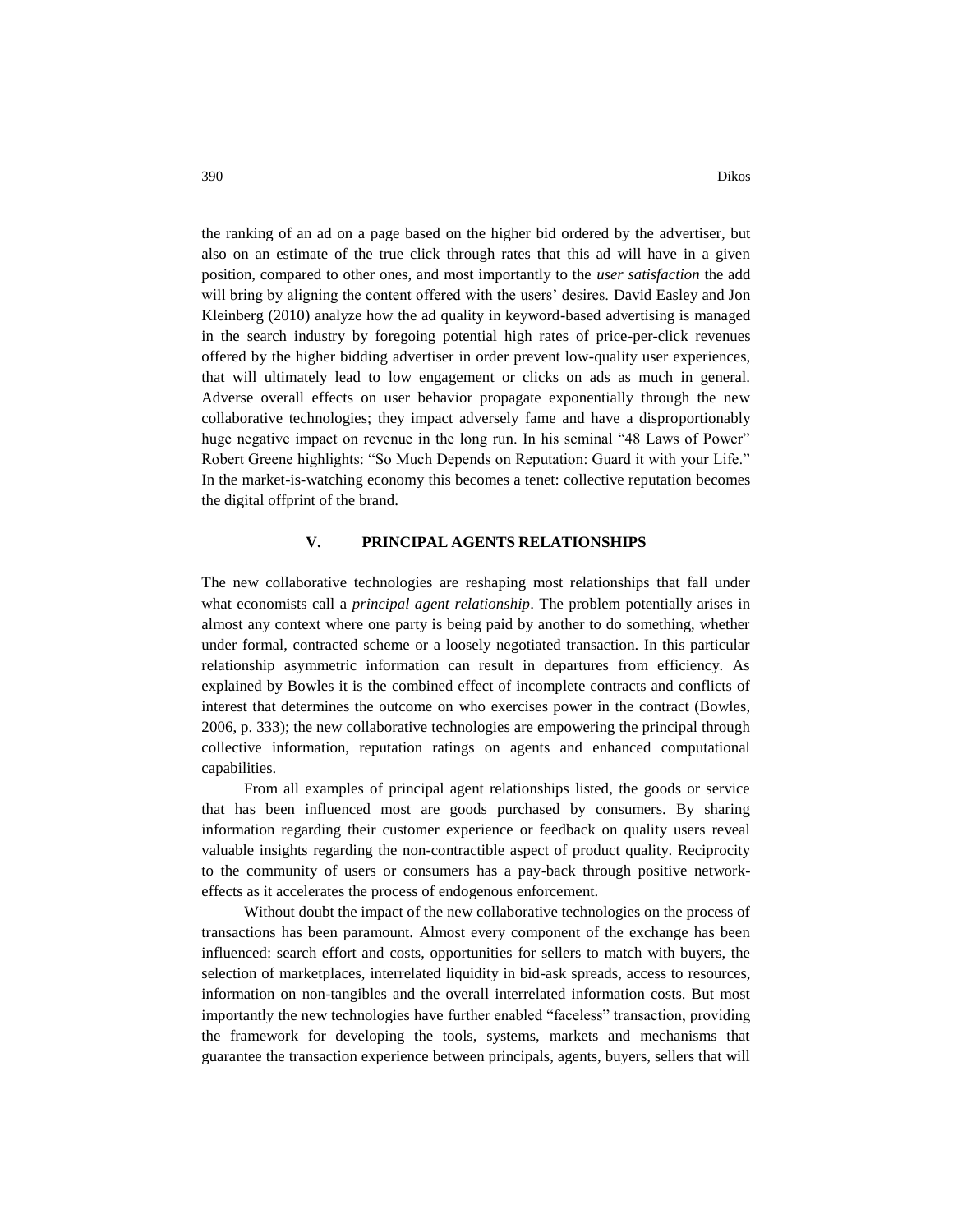never meet under the absence of contractually or legally binding agreements, creating new institutions for exchange in the market-is-watching economy.

In 1972 Kenneth Arrow wrote that "... in the absence of trust ... opportunities for mutually beneficial cooperation would have to be foregone ... norms of social behavior, including ethical and moral codes, (may be) ... *reactions to society to compensate for market failures*." The new collaborative technologies provide the underlying conditions for the emergence of new market norms and the tool-set for reducing the inefficiencies related to contractual incompleteness or bargaining failures; not by reducing the costs to address them *ex post* but by providing collective insights into the non-contractible aspects and reducing the exercise of power by one of the parties to the transaction, when an exogenous (third party) enforcement body of contractual claims is absent. The latter implies a shift of power from the political aspects of the exchange process to the pure economical when individuals voluntarily exchange on free, competitive markets.

The impact of the new collaborative technologies on goods and particularly consumer behavior, choice and exchange has been unquestionable. Multi-billion corporations emerged in less than a decade by providing new forms of transparency, insights into exchange and developing the mechanisms for sharing the gains from reducing inefficiencies throughout the value chain. Still this wave of change has not fully penetrated the structure of the most important organization governing exchanges and their non-contractible elements: the firm. Their managers combine *other peoples' money and labor* (Bowles, 2006, p. 266) being "... neither subject to complete contracting ..." Even following the mass-scale fall-outs of the 2008 crisis they continue to remain privileged with the rights to perform actions concerning other people's labor, money and fates without thorough regulation or transparency regarding their relationships with their principals, namely the shareholder. The fundamental forces unleashed by the consumer technologies that completely reshaped the purchase of goods and the interrelated transaction process from searching to buying will start challenging other major principal-agent relationships like the manager - shareholder relationship and the citizen - governmental official. The process is established, the tools are available at competitive costs - it is that the interest and stakes are bigger, more complex than those the early online-pioneers faced. But paraphrasing Keynes in his General Theory (1936), "it is not ideas but vested interests" that set the pace of change.

#### **VI. CONSUMERISM**

In the *capitalist economy*, the predominant form of economic organization is a firm, in which the owners of capital exercise through the appointed management control over their assets and other people's labor in return for wages, to produce goods or services for sales with the objective of making a profit. The emergence of the firm as the main institution in the capitalist economy that transmits the rapid increases in productivity to society, and through this process diffuses productivity gains into a raise of living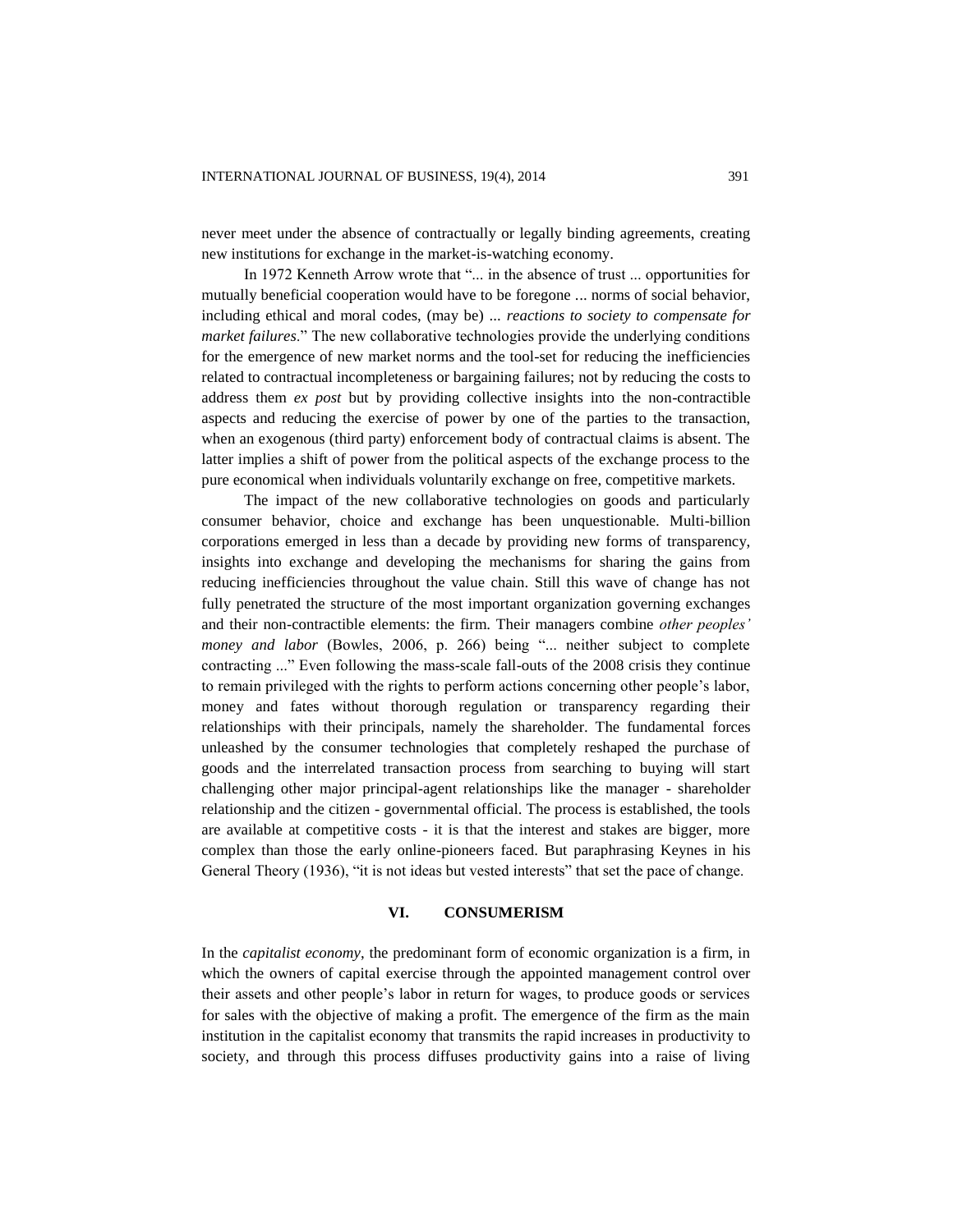standards, provides a mechanism for individuals to: (1) take risks and bear the full costs of failure with expectations to making excess gains or minimize risks and offer labor in exchange for wage; and (2) amass substantial resources of labor and capital under one line of command. In the framework of the principal-agent relationship introduced in the previous section, the firm has empowered the exercise of power of the lender over the borrower and the employer over the employee; in the generic class of power relationships in the universe of voluntary competitive exchanges this has not been the case in the buyer-seller (consumer-firm) relationship, although from an economic viewpoint the buyer is the principal agent. The scalability of firms in the capitalist economy and their capacity to organize large and heterogeneous groups of providers of labor and capital under unified direction have led to increased bargaining and market power. The power of consumers has been limited by the lack of means, institutions and high interrelated costs for acting in a coordinated way.

The new collaborative technology is reducing the costs by facilitating coordinated action by consumers either through consumer solidarity, information sharing or large-scale price comparisons. Reciprocity, gains from cooperation are inducing highly scalable network effects for connected customers. The room left for firms to exercise market power towards consumers due to informational asymmetries, knowledge silos or transaction costs that limited the access of consumers to international and cross-border competition is reduced and is expected to lead to institutional change with consumers acting in coordinated ways and with increased power. *Consumerism* is expected to lead to the formation of new strong institutions that will challenge the role of the firm and accelerate competition for innovation. The new collaborative technologies will empower consumers to coordinate and influence the evolution of an institutional framework for entrepreneurs that embraces the allocation of resources and their transformation into products and services under one command, reinforcing the tenet: "start from the user/customer experience and work everything backwards."

## **VII. FIRMS AND THEIR PURPOSE**

According to Spulber (2009), firms are *transaction institutions* that address transaction costs through both markets and organizations, which is the main purpose of their existence. As the new collaborative technologies are transforming the mechanics of exchange, the boundaries of firms are pushed to new frontiers, where their scope shifts from the creation of organizational structures that protect their position in the economy towards innovating new products and technologies for reducing transactional inefficiencies for their customers and sharing the interrelated gains. Coase (1937) argued that the boundaries of firms reflect trade-offs between the internal competitive advantage of organizations versus market offer. The new frontiers for collaboration enabled by the new technology can provide the means for firms to scale-up their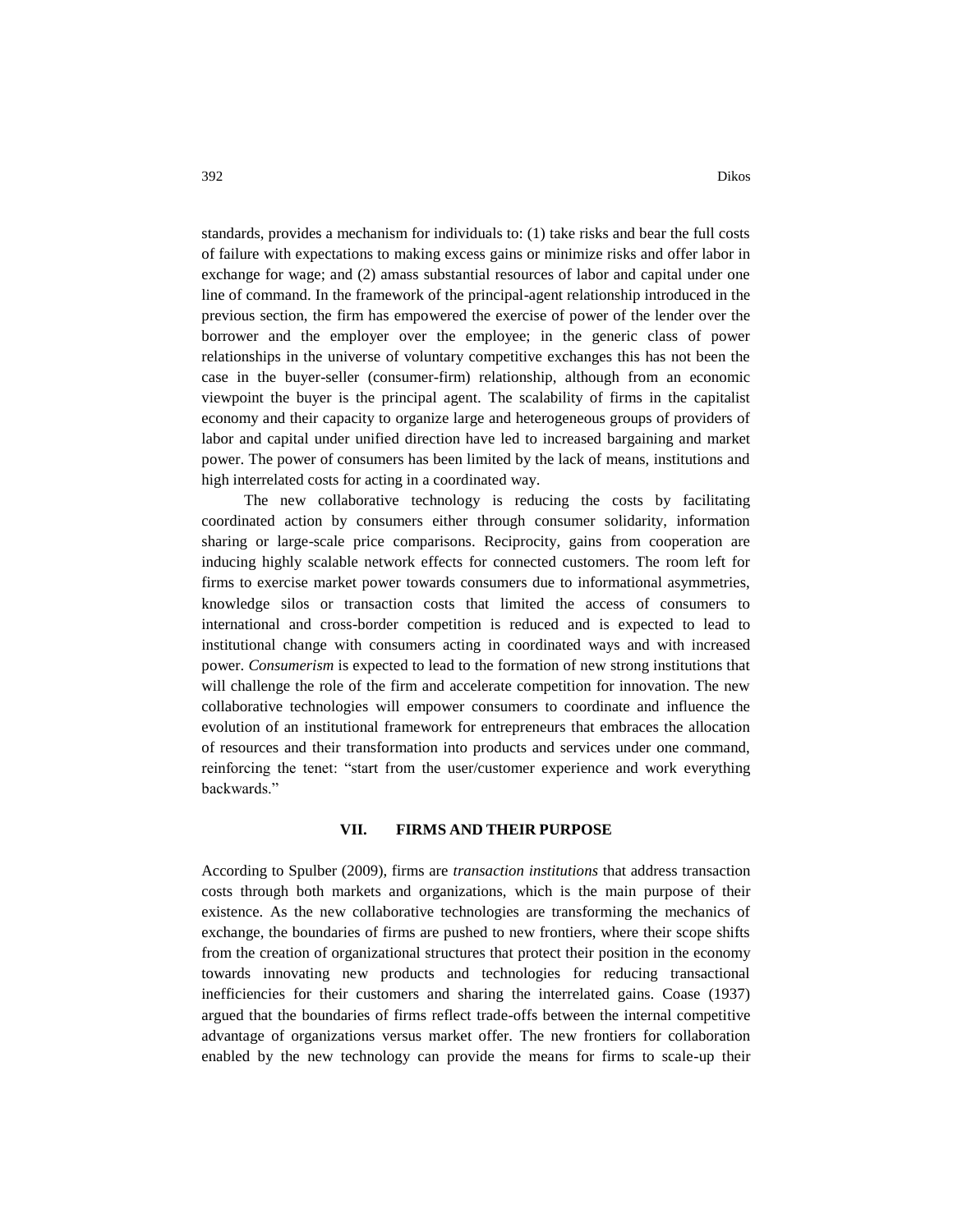coordination capabilities and collaborate with their networks of suppliers, customers, stakeholders, for the achievement of scalable efficiencies throughout their value chain. This process is transforming the dynamic interaction between the internal competitive advantage and market offer from competitive to collaborative and complementary.

## **VIII. BUILDING BUSINESS FROM WASTE: TURNING INEFFICIENCIES INTO VALUE**

*"Waste is like mud - you can either treat as dirt and try to clean-up or as soil to grow seeds."*

*"Every individual... neither intends to promote the public interest, nor knows how much he is promoting it... he intends only his own security; and by directing that industry in such a manner as its produce may be of the greatest value, he intends only his own gain, and he is in this, as in many other cases, led by an invisible hand to promote an end which was no part of his intention. ... By pursuing his own interest he frequently promotes that of the society more effectually than when he really intends to promote it. Adam Smith in The Wealth Of Nations, Book IV, Chapter II, p. 456, para. 9."*

The new collaborative technologies are transforming exchange by reducing transaction inefficiencies - and the interrelated costs. Empowering search and computation mitigates the impact of information asymmetries, reciprocity in information sharing creates new market norms, collective experiences are determining reputation.

In a different framework, to deal with problems of coordination in a competitive market, macroeconomic theory has assumed a benevolent planner that has all the power to compute and impose an allocation of resources that maximizes norms of social welfare. One of the most fundamental and inspiring results of modern economic research is that this allocation - under a set of assumptions - is equivalent to one corresponding to a perfectly competitive equilibrium, that would be dictated by Adam Smith's invisible hand.

In theory, economic agents free to compete in markets, while pursuing their own interest, will urge economic forces to an optimal allocation distribution. In reality market, information, technological inefficiencies will imply divergence from the ideal state - much of these deviations are the root-causes for the inefficiencies in the global economy estimated at nearly \$ 15 trillion, "or 28 % of worldwide GDP." (IBM, 2011) A similar reasoning applies to the new collaborative technologies: The issue is no longer whether the emerging forms of collaboration is beneficial, rather how to realize the benefits among individuals and firms who compete for their pursuit of their own economic interests. To visualize the ideal gains, in line with macroeconomic theory, we may assume a centralized decision maker who possesses all the available information, computation capabilities, throughout all components of the value chain, entrusted with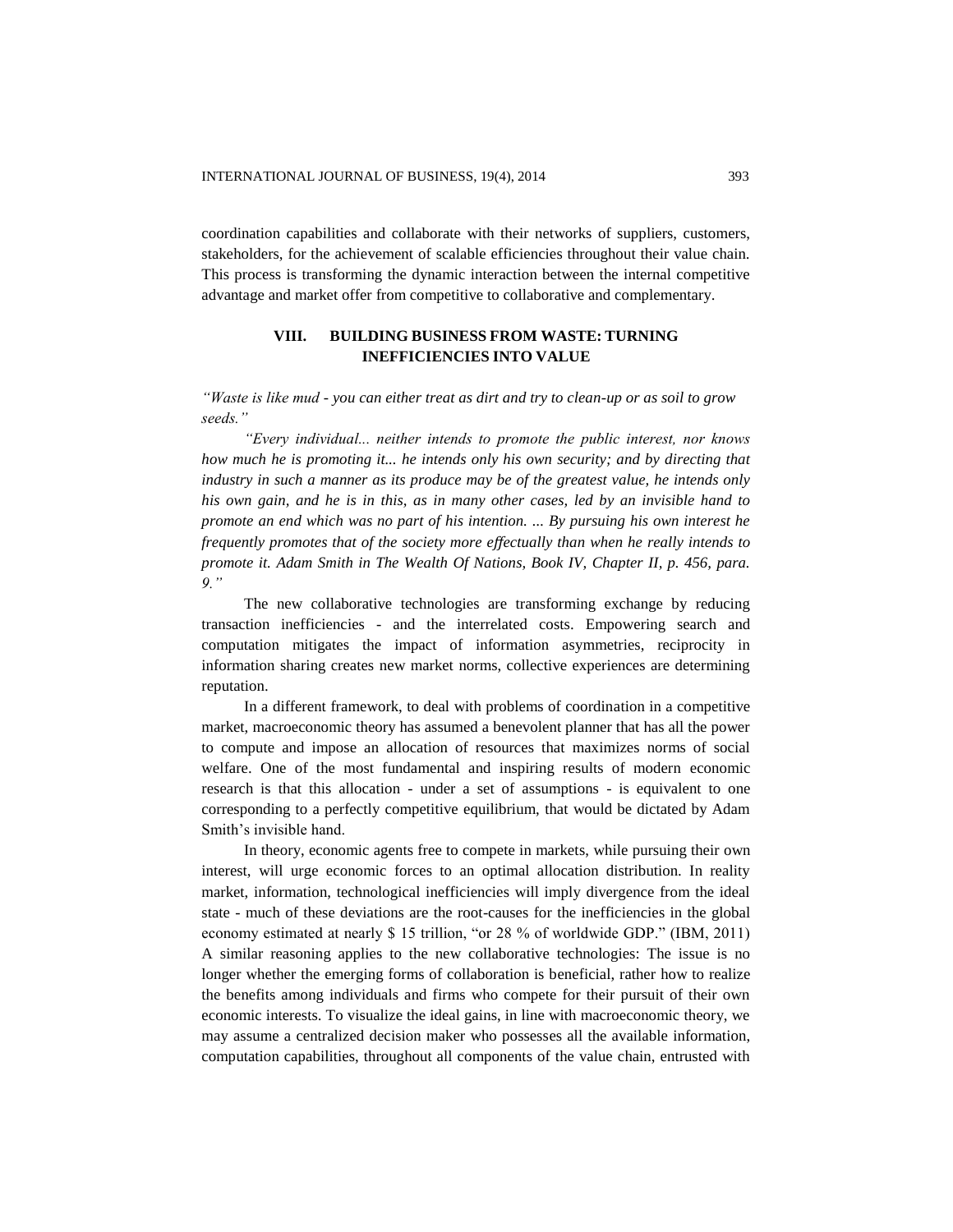the goal to optimize industry or market-wide performance. The planner will find a global minimum that corresponds to a steady-state equilibrium of the system, minimizing waste, entropy, transaction costs. The value loss difference between the current state and the optimum target may be defined as an entitlement to informational inefficiency. The later may be due to communication costs, costs of forming organizations, mismatching, and asymmetric information. There is no clear-cut methodology for defining the objective function of the centralized agent: in supply chains a function that minimizes distance is a good candidate, it corresponds to minimizing transit, delivery times, transportation costs, carbon emissions per unit transported. For a centralized banker the objective function may correspond to inflation targets or minimizing volatility, for a policy maker maximizing social gains.

In some cases information may be perfectly available (at some cost or free), but the computational capabilities of participants may be limited. In the event where information is perfectly available but the system is far from balance the value gap from the ideal state is defined as *coordination inefficiency*. They are due to costly computation, lack of standardization, incomplete contracts and networks, search costs, informational asymmetries, system failures, relational contracts. In systems usually comprised of different organizations that in many cases are independent economic entities, "a completely integrated solution may result in optimal system performance, while not always in the best interest of every individual member in the system" (Li and Wang, 2007).

Separate members and economic entities will act independently and opportunistically - in theory, at aggregate level this might eventually lead to optimality; in reality coordination schemes - or inefficiency reducing technological solutions - will be required in order to align the objectives of competing entities. While the reduction of inefficiencies may improve aggregate welfare, this may not be possible through a transition over Pareto equilibria, i.e. situations that do not deteriorate the position the economic agents involved and in many cases an equilibrium which is an improvement at system-wide level may imply ruin for a specific group. The new collaborative technologies accelerate the forces of creative destruction by the new needs, services, consumer technologies created, processes of managing information and computation, markets, forms of corporate management and most importantly the ability to scale-up at unprecedented speed, by aligning vast numbers of consumers, buyers, agents with common interests - economic, political or personal.

At the micro level, both informational and coordination inefficiencies can be internally driven - between departments in the same organization that compete for their individual objectives - or externally, by the competing components of the value chain. Transparency into the pricing mechanism and competition with less inefficiency will imply prices that reflect all available information and rational agents who learn from pricing signals. Empowered with information processing and advanced computational capabilities, frictionless and efficient transactions will urge economic systems to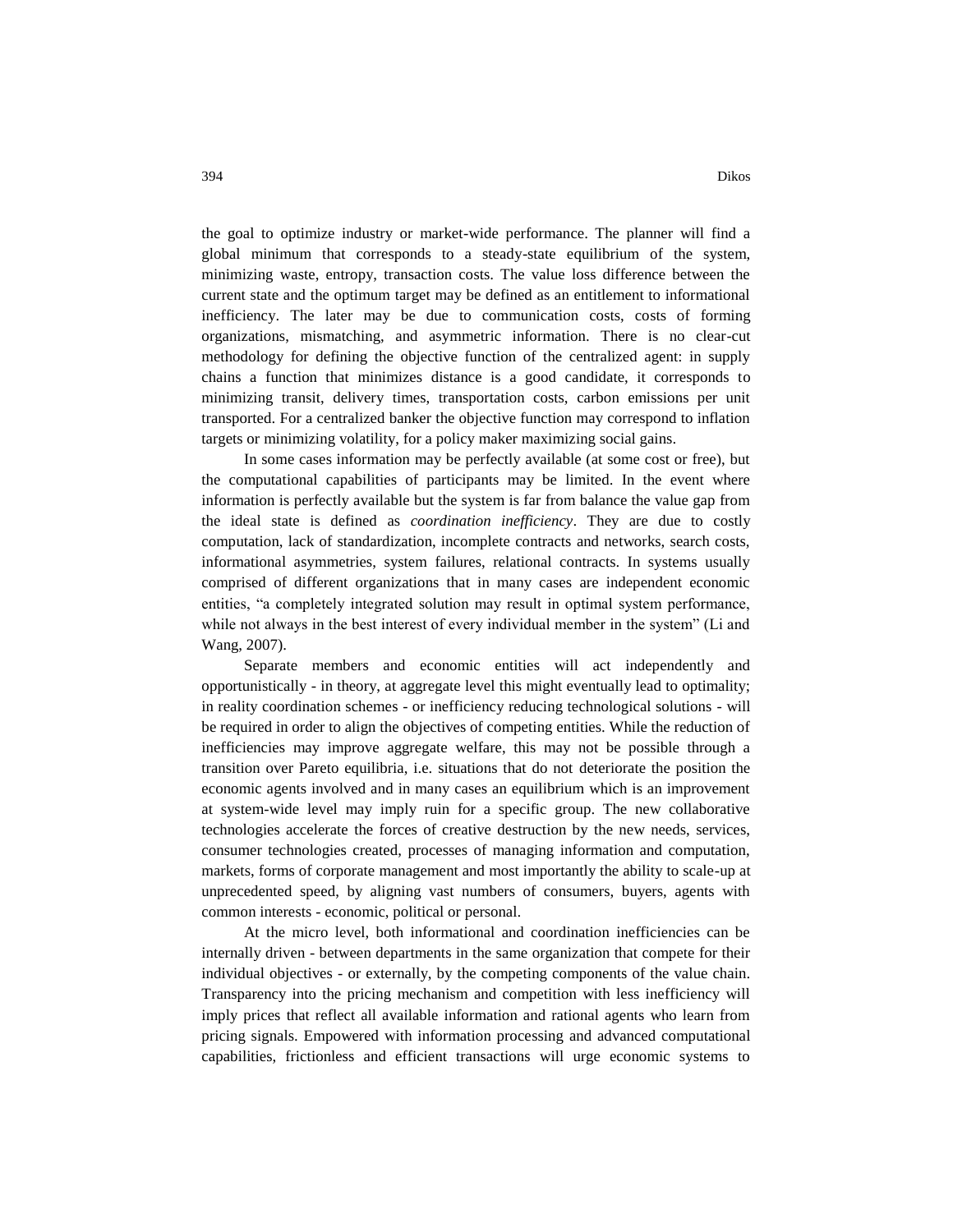eventually reach optimal allocations. As this is by default not possible when each entity of the value chain has its own state of information, strictly forming decisions that are used to optimize its own interests, two fundamental forces of change will determine the path of evolution:

## *Force 1: Sub-optimizing the competing components of the value chain leads to system instability and inefficiencies.*

A core tenet of the collaborative economy is that profits from transaction inefficiencies are fundamentally instable and creative destruction enabled by the new collaborative technologies will enforce the system-wide welfare gain from the redistribution of value. Focusing on optimizing sub-modules of a value chain in competition with the other components is non-sustainable in the market-is-watching economy.

*Force 2: There is a Pareto optimal plan that reduces information and coordination inefficiencies. Entrepreneurs, consumers, market participants through new informational, computational frontiers, collaborative, collective knowledge will strive for the technologies, products, scale to push evolution towards optimality.*

The target state of the system is the outcome of the balance of power between the aforementioned forces. Businesses, organizations or individuals - even when optimizing for their economic interests - cannot sustain their competitive advantage, long-term performance and ultimately survivor-ship when fighting against the two equilibrium forces. At all levels of organizations, economic bodies, and private or public management, aligning performance improvement incentives with the reduction of informational and coordination inefficiencies provide a solid road-map for the build-up of a competitive advantage in the mid- and long-term. Sustainable performance improvement in the market-is-watching economy deals with turning inefficiencies into value. This requires the development of mechanisms that can align the objectives of independent members and reduce coordination inefficiencies or technological solutions that can mitigate losses at individual levels through compensation mechanisms.

Inefficiency decomposition introduces the notion of a centralized planner with perfect information across the value chain, in order to quantify efficiency losses at each component, due to informational imbalances or losses. Proposing scalable technological solutions for reducing those and mechanisms for allocating gains is the challenge when addressing value creation from a holistic perspective. A fundamental starting point is the sharing of a consistent set of information throughout the transaction and value chain focusing on reduced search costs, information asymmetries, and improved price transparency. Internally corporations can promote information transparency as a culture, aiming towards the development of "bottom-up" performance improvement processes aligned with the principle of the Digital Organization (Brynjolfsson and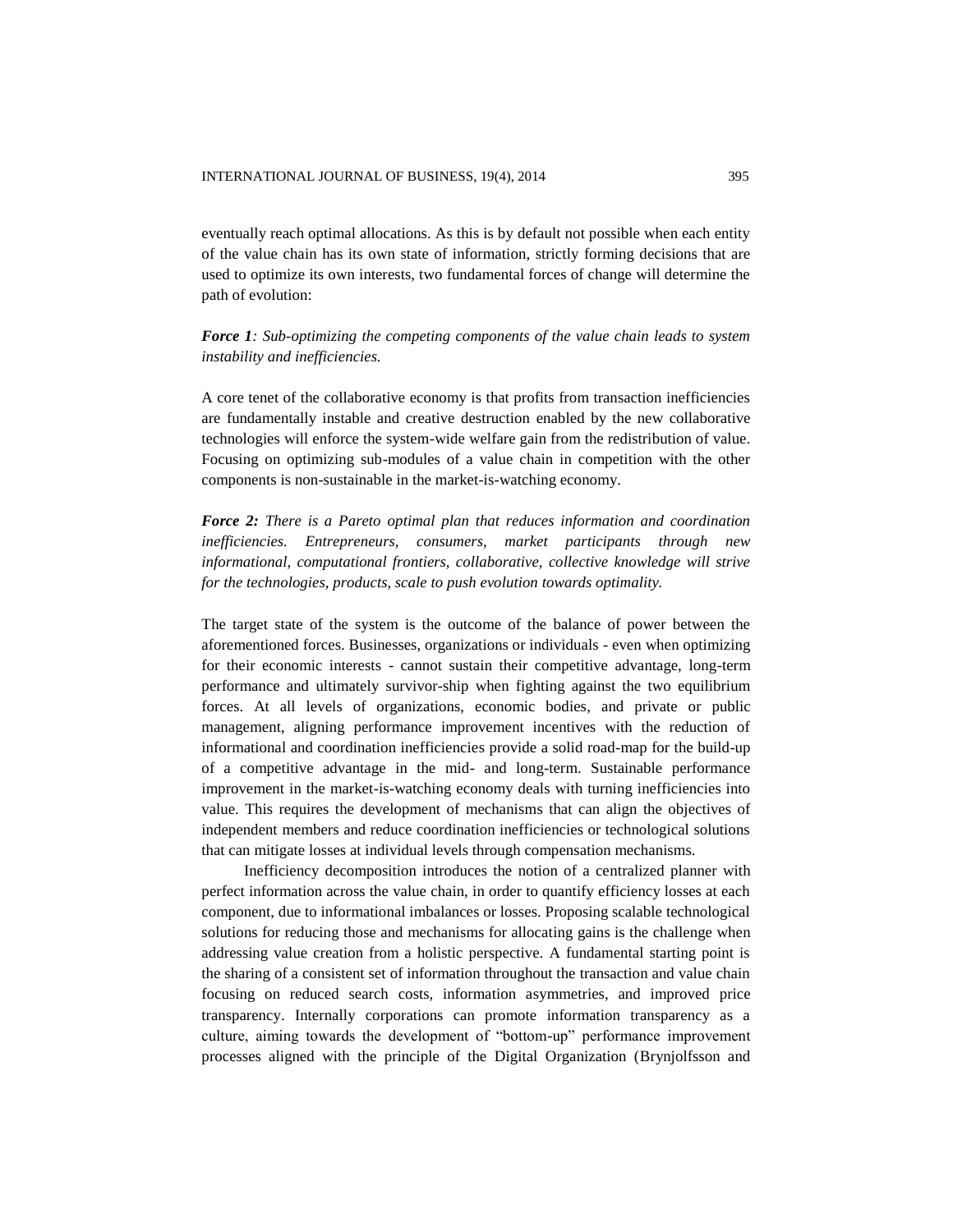McAfee, 2011). At market or industry levels policy-makers can consider mechanisms that facilitate information consistency, availability as fundamental infrastructure similar to civil works or schooling.

## **IX. BUILDING A BUSINESS ON REDUCING INEFFICIENCIES IN THE MARKET-IS-WATCHING ECONOMY**

The impact of the new collaborative technologies goes far beyond the reduction of inefficiencies in institutions of exchange, commerce, trade, intermediation, marketmaking. Every transaction - physical, financial, social, mental - is carried out on the basis of the available information to the parties involved, their computational capabilities, resources, the availability, accessibility of channels, markets, institutions for facilitating the operational execution of the process. While agents may not need any more to meet or talk in order to trade, they still need mechanisms to find each other, firms to execute the non-core aspects of their transactions, institutions to safeguard the interrelated interests. The decision making process that leads to the materialization of any kind of transaction is critically determined by the available set of information and the computational abilities of the participating entities. Therefore, every component of transaction costs is directly challenged by the impact of new collaborative technologies on the pillars of economy and society.

The first wave of the collaborative transaction evolution has re-engineered communication and information processing costs in search, bargaining, matching through auction mechanics, communication networks and centralized marketplaces. Computation costs offer high potential for business models that aim to generate value through their reduction. Communication networks are providing the template for shedding light into the intangible components of exchange: moral hazard, free riding and contracting. Reputation systems through collaboration, reciprocity, reduce costs related to free riding or lack of transparency.

Apart from the pioneers in the early nineties, who are the contemporary industrial giants, controlling the platforms, influencing regulation, setting the standards in e-commerce through the advancement of frictionless digital marketplaces, it is of substantial difficulty to develop business models that will prove successful in emarketplaces unless a local competitive advantage is leveraged or a niche market. Although several industries exist where the penetration of e-commerce remains low, specific industrial characteristics or other key constraints interrelated to credit, interpersonal relationships do not make the application of the consumer technology advancements always straightforward.

Globally, targeting towards the reduction of higher consumer or firm transaction costs through the development of new products and services based on the new collaborative technologies, offers enormous potential for innovation and business. While the barriers to the creation of virtual, match-making e-marketplaces have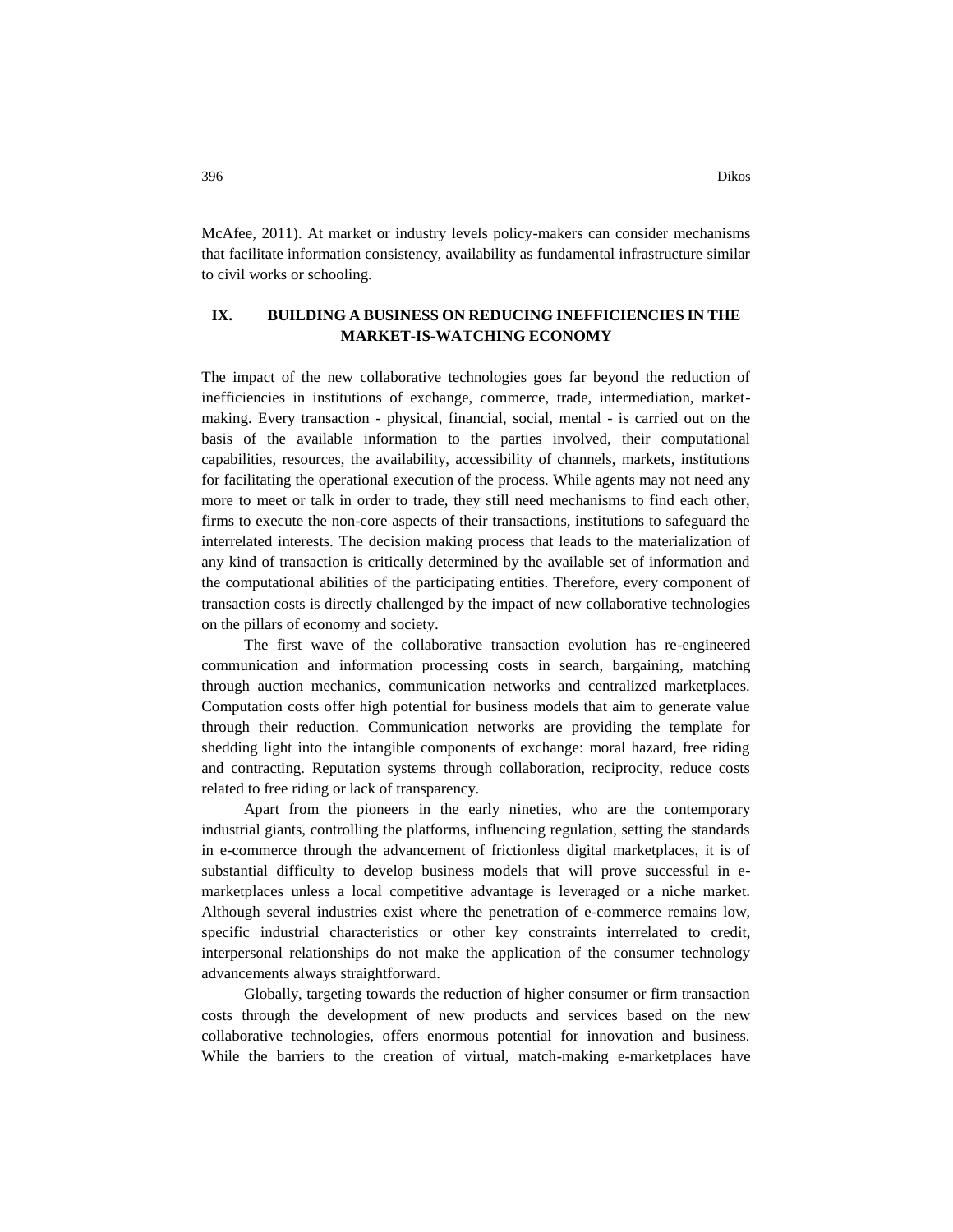increased there is a strong need for leveraging the lessons from consumer technologies, in order to create markets for contracts or services that reduce costly information exchange or computation, which result into transaction costs. Looking into inefficiencies throughout the value chain sets a new natural stage for the evolution of business models and the space for products, services that contribute to their reduction at industry level. The offer can span from providing information, enhancing computational capabilities or setting new standards for exchange. The choice depends on the market depth, the competitive advantage and other intangibles or tangibles that cannot be copied fast, in a costless way from competition, as well as the critical mass required for scaling-up.

In several cases the system-wide industry level gains from copying the successes of consumer technologies, e-marketplaces, or introducing new transaction standards are self-evident. However, the lack of coordination mechanisms for facilitating the efficient allocation of gains, adverse impact on the interests of groups whose profit is based on exploiting information asymmetries and market dysfunctionalities may imply substantial resistance to change and hinder the formation of the necessary critical mass, market depth required for achieving scalability. In this framework, business models should shift their focus from reducing information processing costs through facilitation of matching to inefficiency reduction. In line with the purpose of their existence, firms are challenged to go the extra-mile beyond producing, selling, gaining more market share to actually improve efficiency for the customer even at the short-term cost of selling less, moving into a new paradigm of helping people optimize and manage their transactions more efficiently. Industrial producers are aiming to re-engineer their endto-end processes, shifting from production maximization to a life-cycle material approach that minimizes the environmental offprint, adding value to products through usability. Marketplaces are moving from matching to sharing - empty seats in a car, available apartments, and bikes. The move from expensive centralized main-frame computers, owned and controlled by a small group of industrial leaders, to affordable desktop computers, cell phones, has enabled the sharing of network powers allowing billions of people to connect in peer-to-peer networks, to have in common music, knowledge, news and sociability in scales unimaginable. In this framework any existing operation can leverage its infrastructure or competitive advantage to consider new business opportunities along the entire value chain, by serving users, customers within its' sphere of interests - and beyond - by complementing its' existing product offer. While this channel may marginalize core activities, prioritizing system-wide initiatives that bring down inefficiencies will incubate new exchanges and a fresh path to growth. The new collaborative technologies form new approaches to business models whose profitability is determined by the efficiency gains provided to end users. Incumbents are developing their business models on providing new paradigms of information processing - or new tools and insights into computation.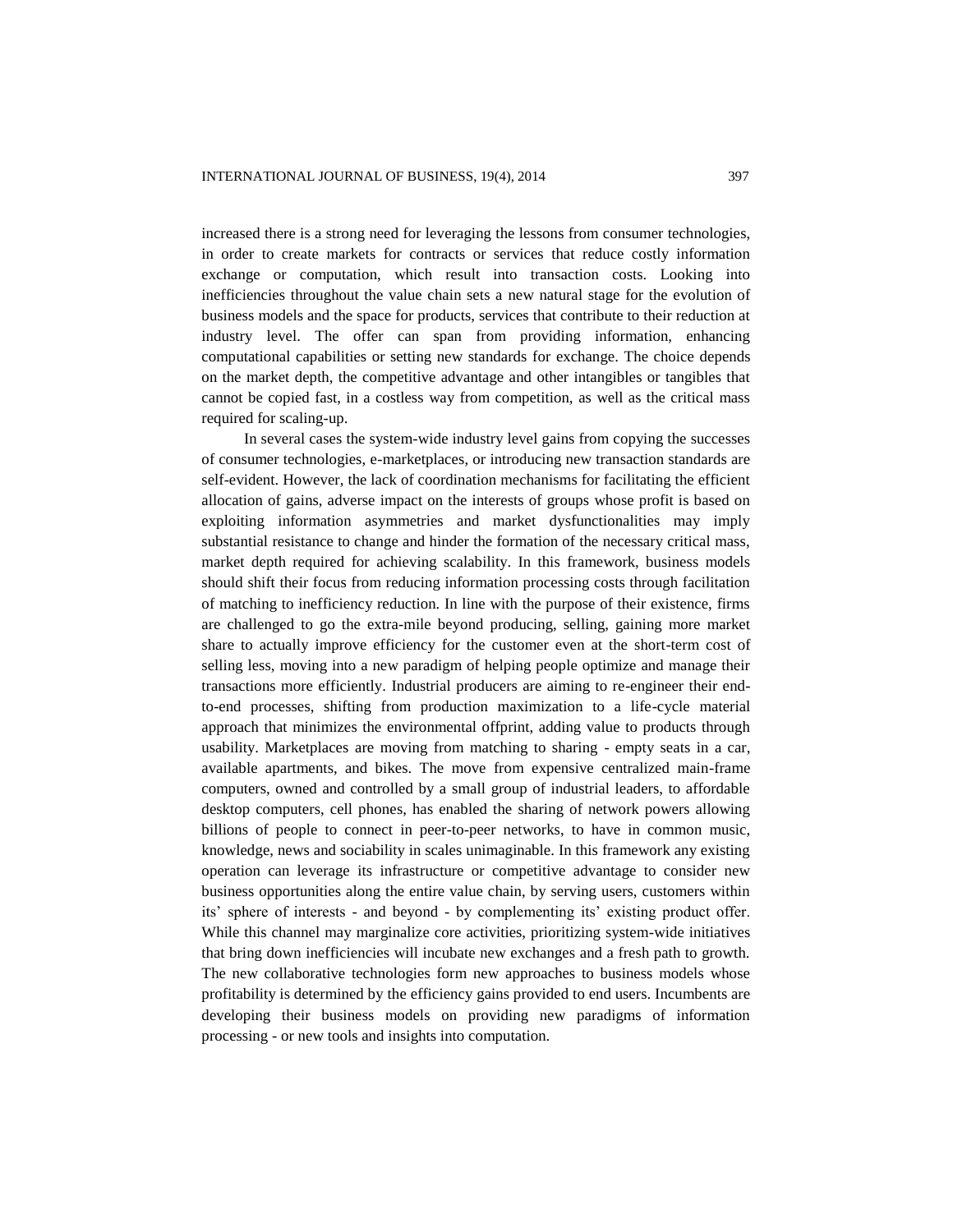A number of emerging business models centered around the reduction of inefficiencies, like cutting-down idle time of cars by sharing or pooling, finding visitors for empty flats, reselling books on the marketplace, auctioning property or matching loads for trucks returning empty are collaborative initiatives that reinvent the way industries function. Beyond the unifying theme of extending the set, scale of possible exchanges, they all contribute to the reduction of *waste* - not only economic.

(Not) surprisingly the new ways of doing business in the market-is-watching economy go far beyond economics. *An economic inefficiency is value that cannot be recovered resembling the definition of entropy, which corresponds to spent energy which we cannot get back.* The labor, capital, energy spent on an empty air plane seat cannot be reclaimed once the plane has taken off - in this case the laws of physics and economics walk hand-in-hand. Surprisingly this has not been the case in human history for decades. The rise of industrial giants and mass-production lines have been based on the vast consumption of energy in favor of saturating capital costs over output, leading to a massive exploitation of physical resources and entropy rise. Increasing the fill rate of cars or trucks reduces the environmental offprint of commuting, cargo transportation; the short-term rental of flats reduces the need for urban capacity build-outs, e-readers substitute papers and the interrelated exploitation of forests for paper production. Digitalization replaces matter with bits, cutting-down drastically the needs for entropy consumption, resource exploitation; the transformation of matter into digits is an energy sparing process.

The development of the comparative advantage in the market-is-watching economy is linked to three organizational objectives: (1) improve the efficiency of decision-making throughout the organization by synchronizing information flows with operational processes; (2) integrate the core business processes of planning, budgeting with information management; and (3) achieve system-wide efficiencies, starting from the user and going backwards through global optimization. Maximizing performance for each component of the chain-to-customer individually does not usually imply total optimization. Applying holistic or total systems management approach to the entire flow of materials, services, energy and information in fulfilling customers' expectation is sometimes conflictive with managerial objectives that focus on operational achievement. Financial indicators do not guarantee system-wide performance and in many cases are conflictive. Arbitrations or trade-offs may be subject to personal views (biases), interorgnaizational politics or short-term gains, lacking an integrated framework. Building a business model or developing the capabilities for turning inefficiencies into value require to:

 Articulate the value proposition, that is, the value created for users by reducing *directly* transactional inefficiencies or *indirectly*, by addressing informational inefficiencies;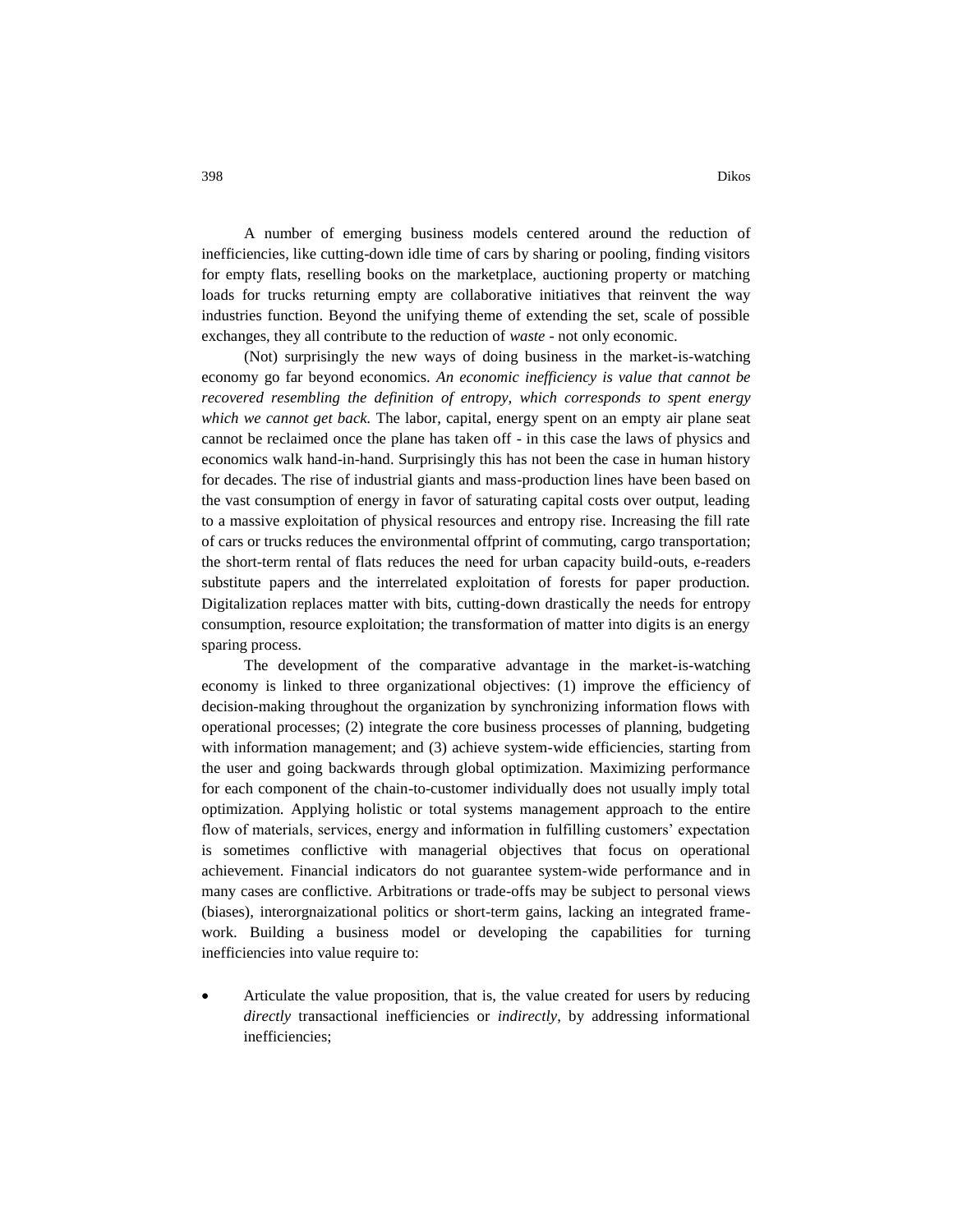- Identify the market segment for which the technology will be used to reduce inefficiencies;
- Define the firms' *value chain* to develop and distribute the offering;
- Specify the inefficiency reduction gain sharing mechanism;

Other important questions are related to maturity-time of the offer and industrywide impact. Does the value offer presuppose industry or network level adoption or users realize gains immediately? The case where adoption, interaction or compatibility with others is pre-required may be categorized as *network level inefficiency*. *Industry level inefficiencies* occur when the root cause is due to the lack of a standard, unifying technology or platform (for example: reservation systems in the Airline industry are a typical case of the gains from electronic intermediation); lack of computational capabilities lead to *computational inefficiencies*, whereas *informational inefficiencies* encompass a wide range of transaction cost-related causes. Understanding each type the business, product or service is targeting, coupled with the industrial organization of the market is critical for the value proposition and strategy. Network level inefficiencies are addressed by platforms, collection of related technical standards; informational ones by sharing, social networks, e-marketplaces, information processing applications, firms providing gathering, information bundling; computational by specialized firms providing matchmaking, market making, and ultimately distributed intelligence<sup>1</sup>.

Scoping correctly each of the aforementioned types we are guided towards the necessary conditions for success: Is it the forces of creative destruction that have to be triggered? Or is it the critical mass that will provide the population for scaling-up? Although the proposed change may drive to Pareto-superior allocations at industry levels, it might not be beneficial for all players. In his seminal work Bakos (1999) analyzed the impact of electronic marketplaces on favoring buyers, while reducing monopoly selling power of sellers. Bakos suggested a new business model for sellers by reducing profits related to their market power, and sharing the gains from helping customers identifying the best match of their needs. From a business perspective offering computational capabilities or resources in exchange for the information that will ultimately generate the necessary depth for the roll-out of network level strategies is a scalable and adaptive strategy.

Value creation through inefficiency reduction requires a mindset away from the doctrine of neoclassical economics that through optimization of individual economic performance the invisible hand of the market leads to the best possible allocation: transaction costs may imply deviations from the equivalence between the fulfillment of private economic interests and social welfare. The re-engineering of exchange, information diffusion and sharing eliminates misalignments between economic performance, user experience and growth at the expense of inefficient energy or information allocations, closing the gaps between consumer, shareholders and society interests. In the market-is-watching economy, informed, connected users collaborate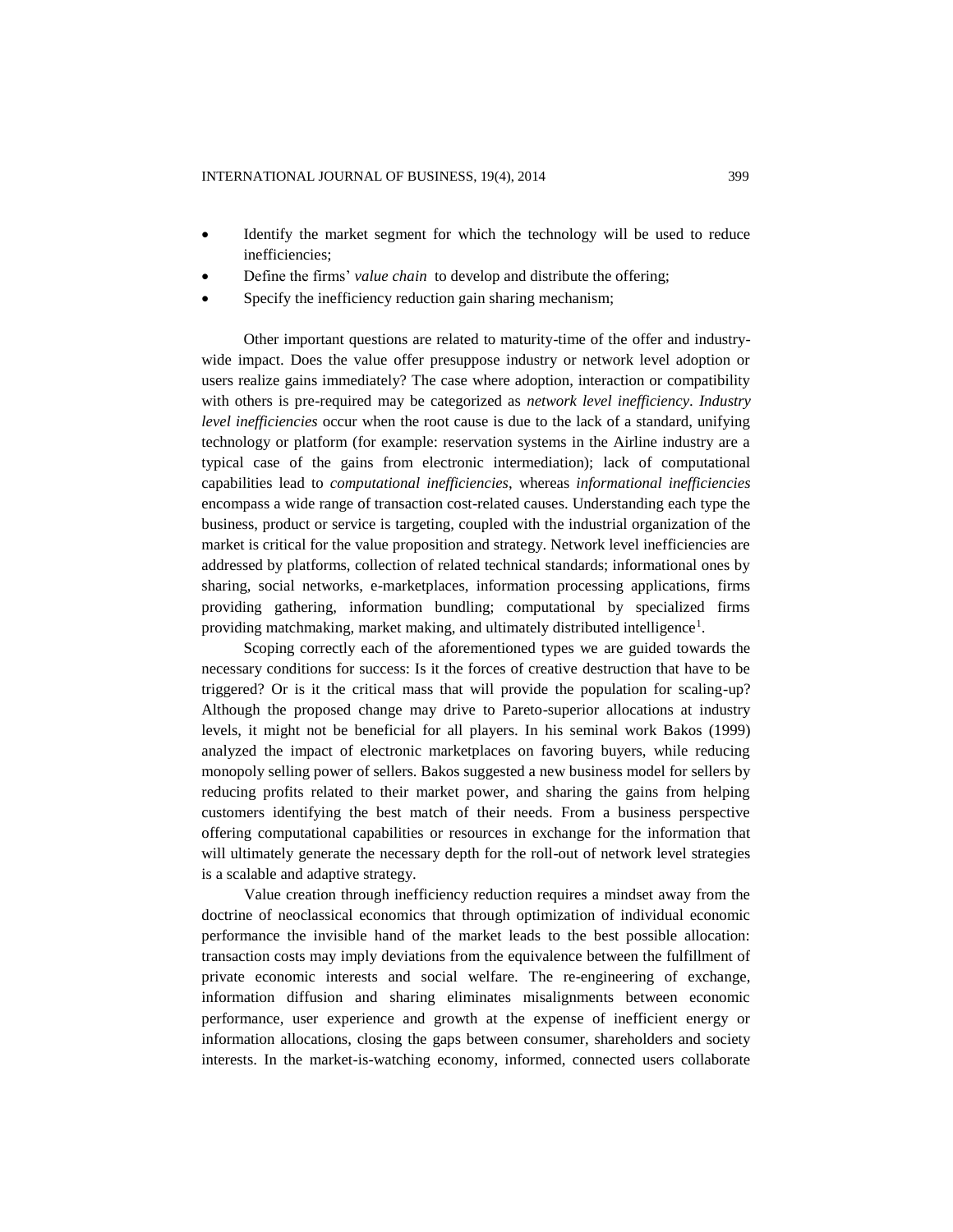and share information, resources, knowledge and assets, searching for efficient transaction schemes, enabled by new computational capabilities, services and products.

A consequence is the shift from competition to collaboration and sharing: throughout value chains, inefficiencies are reduced and user experience is improved when the components of the chain are synchronized rather than fighting each other. "Bottom-line" economics may encourage cost competition through the reallocation of resources based on price - even against the laws of physics; moving the printing units where labor is more competitive cannot compete in the long-run with the substitution of books from e-readers, reducing distribution costs of new music releases is even when accounting for the energy share consumed by servers, much more energy, cost consuming versus the instant, green alternative of digital media flowing through the collaborative channels. The abuse of any market power, structure, information asymmetry which competes with the interests of connected customers or a collaborative, digital alternative resembles the comparison of the best crafted horse coach with a car at the dawn of the 20th century. Value propositions that lead to the reduction of inefficiencies through *system-wide stability* will prevail other market size and power.

#### **X. CONCLUSIONS**

The new collaborative technologies make decentralized exchange feasible, bring core allocations closer to their respective Walrasian equilibrium and transform transactions, the workhorse of all economic processes by reducing search, matching, computation costs, limiting departures from efficiency due to asymmetric information, providing enhanced information processing, computational capabilities and a framework for virtual exchange with no borders of unprecedented scale. Collective, collaborative information processing capabilities, knowledge diffusion and inefficiency reduction are transforming the pillars of markets and offer a concise road-map for creating value in the market-is-watching world.

Businesses can firmly leverage the learning from consumer technologies to look for inefficiencies beyond their internal processes - at market and industry levels. Decomposing the interrelated informational and computational inefficiencies and mapping the necessary products for sharing the value from their reduction indicates "true north" in the quest for product and business development paths. Thinking beyond the boundaries of organization, markets and industrial structure, looking into the exchange chain end-to-end, mapping the inefficiencies and finding fixes corresponds to the high-level production process for turning waste into value. While the immediate focus has been on economic transactions, this approach can be extended without limits to intellectual, political and ultimately transform the nature of every type of exchange. The power of new collaborative technologies to increase the efficiency of all types of exchanges aggregated over several phases of economic and social life makes the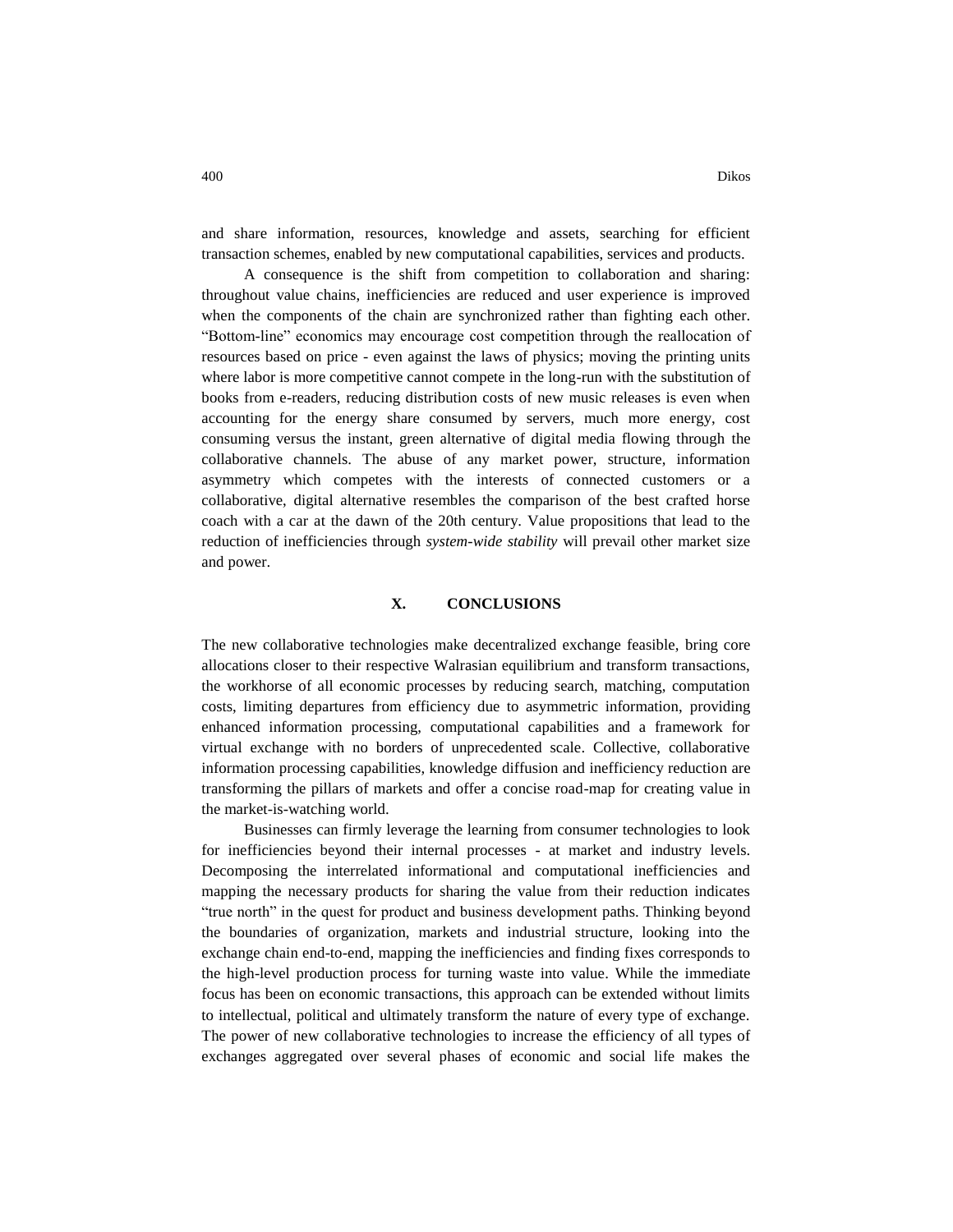provision of services that reduce inefficiencies and more importantly develop structured, mechanisms, schemes, incentives for sharing the benefits of coordination in a non-disruptive way, an important market with potentially large rewards. As the underlying infrastructure increases its capabilities and becomes widely available, services will target informational waste giving rise to new forms of machine intelligence. This latest trend is reflected in the growing industry needs in building the computational resources and skills required for extracting value from data.

## **ENDNOTE**

1. *Search* has been the first mass-scale success story of distributed intelligence based on collective knowledge.

### **REFERENCES**

- Akerlof, G., 1970, "The Market for Lemons: Quality Uncertainty and the Market Mechanism," *The Quarterly Journal of Economics*, 84 (3), 488 - 500.
- Arrow, K.J., and L. Hurwicz, 1972, "Decision Making Under Ignorance," in C.F. Carter and J.L. Ford (eds.), *Uncertainty and Expectations in Economics*: *Essays in Honor of G.L.S. Shackle*. Oxford: Basil Blackwell.
- Bakos, J.Y., 1997, "Reducing Buyer Search Costs: Implications for Electronic Marketplaces," *Management Science*, 43 (12), 1 – 27.
- Bowles, S., 2006, *Microeconomics: Behavior, Institutions, and Evolution*, Roundtable Series in Behavioral Economics, Princeton University Press.
- Brynjolfsson, E., 1993, ["The Productivity Paradox of Information Technology: Review](http://ccs.mit.edu/papers/CCSWP130/ccswp130.html)  [and Assessment,"](http://ccs.mit.edu/papers/CCSWP130/ccswp130.html) *Communications of the ACM*.
- Brynjolfsson, E., and A. McAfee, 2011, *Race against the Machine: How the Digital Revolution is Accelerating Innovation, Driving Productivity, and Irreversibly Transforming Employment and the Economy*, Cambridge, MA: MIT Press.
- Coase, R.H., 1937, "The Nature of the Firm," *Economica*, 4, 386-405.
- Easley, D., and J., Kleinberg, 2010, *Networks, Crowds, and Markets: Reasoning about a Highly Connected World*, Cambridge University Press.
- Granovetter, M., 1973, "The Strength of Week Ties," *American Journal of Sociology*, 78 (6), 1360-1380.
- Greene, R., 2000, *The 48 Laws of Power*, New York, NY.
- Hayek, F.A., 1945, "The Use of Knowledge in Society," *American Economic Review*, 35 (4), 519-530.
- Hubbard, T.N., 2003, "`Information, Decisions, and Productivity: On-board Computers and Capacity Utilization in Trucking," *American Economic Review*, 93 (4), 1328- 1353.
- Jorgenson, D., 2008, ["Technology, Demography and the Long-run Prospects for US](http://www.voxeu.eu/vox-talks/technology-demography-and-long-run-prospects-us-economic-growth)  [Economic Growth,](http://www.voxeu.eu/vox-talks/technology-demography-and-long-run-prospects-us-economic-growth)" Website Text.